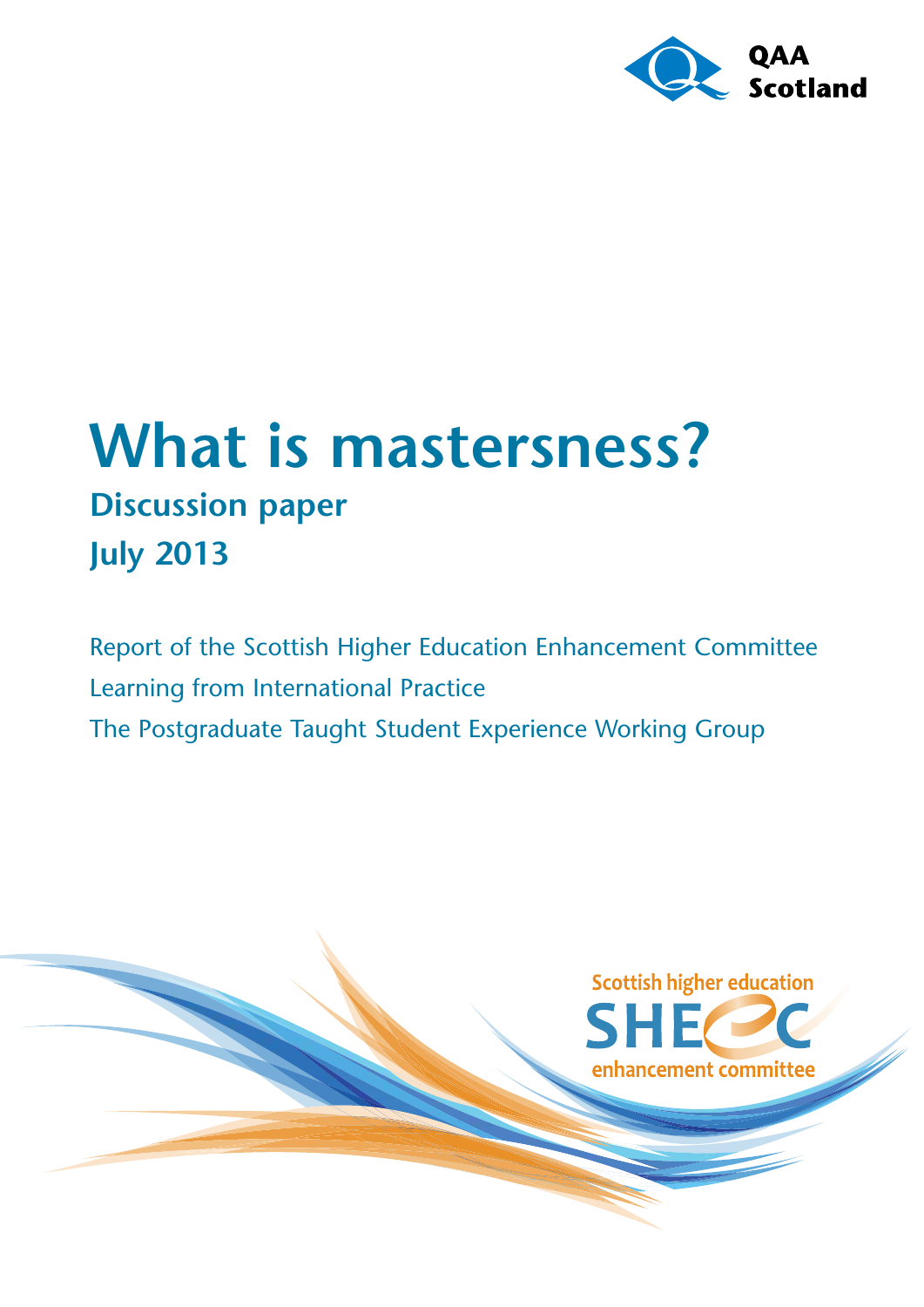## **Contents**

|                                              | <b>Introduction</b>                                       | 1              |
|----------------------------------------------|-----------------------------------------------------------|----------------|
|                                              | A framework for considering mastersness                   | 1              |
|                                              | <b>Master's study</b>                                     | 2              |
|                                              | The facets of mastersness                                 | $\overline{2}$ |
| $\mathbf{1}$                                 | Level of complexity                                       | 3              |
| $\overline{2}$                               | Degree of abstraction                                     | 3              |
| 3                                            | Depth of learning in a subject                            | $\overline{4}$ |
| 4                                            | Salience of research and enquiry                          | 5              |
| 5                                            | Degree of learner autonomy and responsibility             | 5              |
| 6                                            | Complexity and unpredictability in an operational context | 7              |
| 7                                            | Professionalism                                           | 7              |
|                                              | <b>Taking it forward</b>                                  | 8              |
|                                              | <b>Pointers for practice</b>                              | 9              |
| <b>Contacting the project</b>                |                                                           | 10             |
| Annex A: The project's work on 'mastersness' |                                                           | 11             |
| What is master's level?                      |                                                           | 11             |
|                                              | A framework for considering mastersness                   | 12             |
| <b>Annex B: The SCQF and mastersness</b>     |                                                           | 14             |
| <b>Annex C: Working Group membership</b>     |                                                           | 17             |
| <b>Annex D: References</b>                   |                                                           | 18             |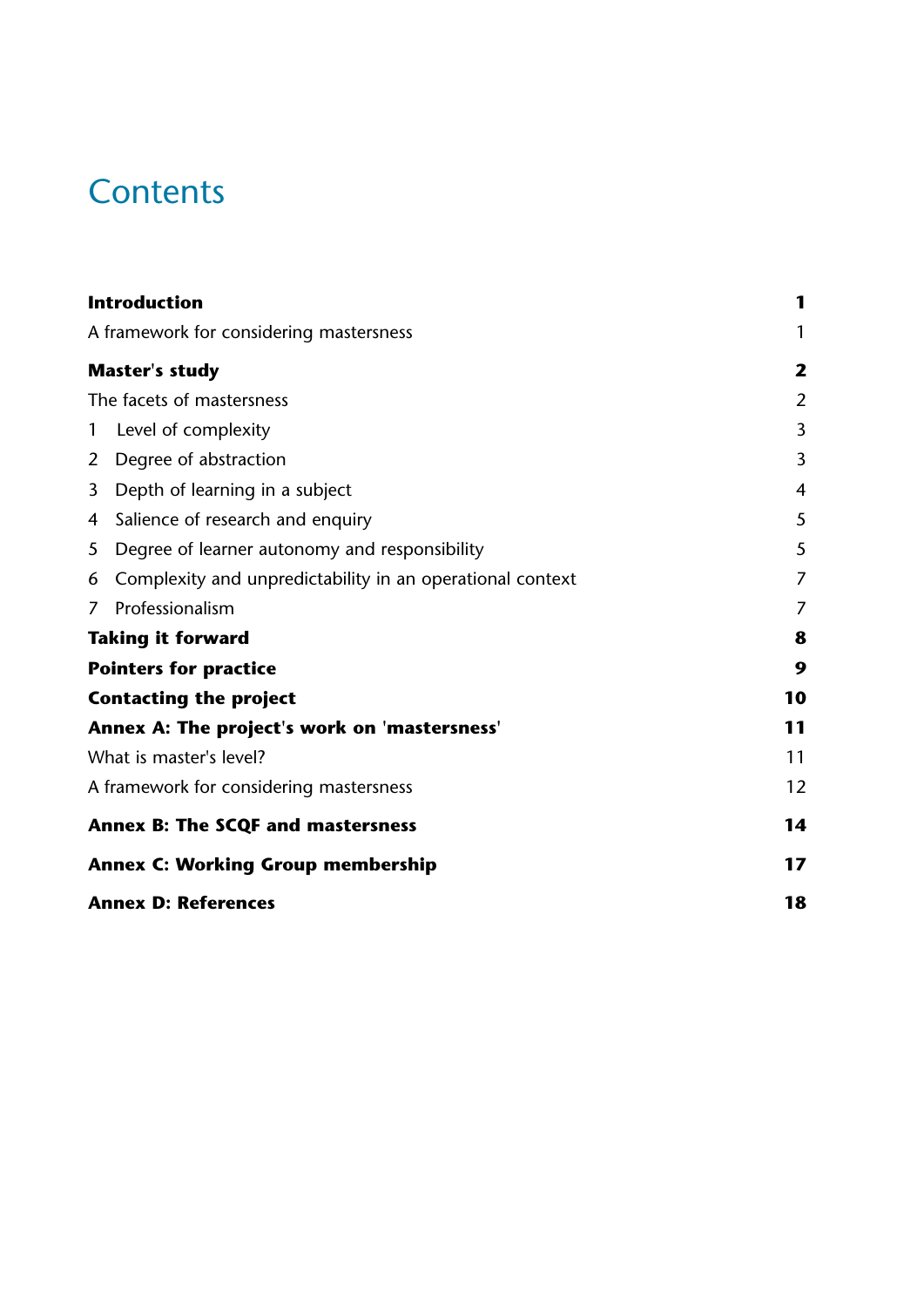## <span id="page-2-0"></span>Introduction

This short discussion paper is one of the outcomes from the Scottish Higher Education Enhancement Committee (SHEEC) project 'Learning from International Practice: The Postgraduate Taught Student Experience'. The project has been managed on behalf of SHEEC by the Quality Assurance Agency for Higher Education (QAA) Scotland. Prepared in discussion with staff and students in Scottish, other UK and international higher education institutions - and containing their thoughts and comments - it examines the concept of 'mastersness'1 and has also been cross-referenced to case study examples of practice designed to inculcate this.2

We hope that colleagues will be able to use the facets of mastersness we have identified and developed to reflect upon their learning and teaching practices and the content of the postgraduate taught courses they offer. Further details about the comprehensive process of research, thought, discussion and iteration leading up to the preparation of this paper are given in the annexes. Further details about the project, including the full case studies, are available on the project website.3

This paper is by no means the last word on the matter, so it has been titled a 'discussion paper'. It is being released into the public domain, where we hope colleagues will find it a useful contribution.

## **A framework for considering mastersness**

Making sense of all the dimensions of mastersness is a complex task. We have developed a simple framework to assist us in exploring all the elements, both conceptually and practically, and in a manner that is consonant with the Scottish Credit and Qualifications Framework (SCQF) but goes beyond it (see Annex B). Our framework is presented in diagrammatic form opposite. Each 'facet' is an aspect that the Postgraduate Taught Student Experience Working Group thinks underpins the concept of 'mastersness'. Of course, not all facets will be represented equally or to the same extent in a module or programme - they will be blended as appropriate.



#### **Figure 1: Facets of mastersness**

<sup>&</sup>lt;sup>1</sup> We readily acknowledge the clumsiness of the term 'mastersness', and that it should properly contain an apostrophe as does 'master's'. However, for our purposes, it succinctly encapsulates what we are trying to discuss/achieve.

<sup>&</sup>lt;sup>2</sup> A workshop, 'What is mastersness...?', held as part of the project on 30 November 2012 was particularly helpful, and many of the quotes from lecturers cited here come from this workshop.

<sup>&</sup>lt;sup>3</sup> [www.enhancementthemes.ac.uk/sheec/learning-from-international-practice/taught-postgraduate-student-experience.](http://www.enhancementthemes.ac.uk/sheec/learning-from-international-practice/taught-postgraduate-student-experience) Our model was developed using work carried out in New Zealand by Warring (2011).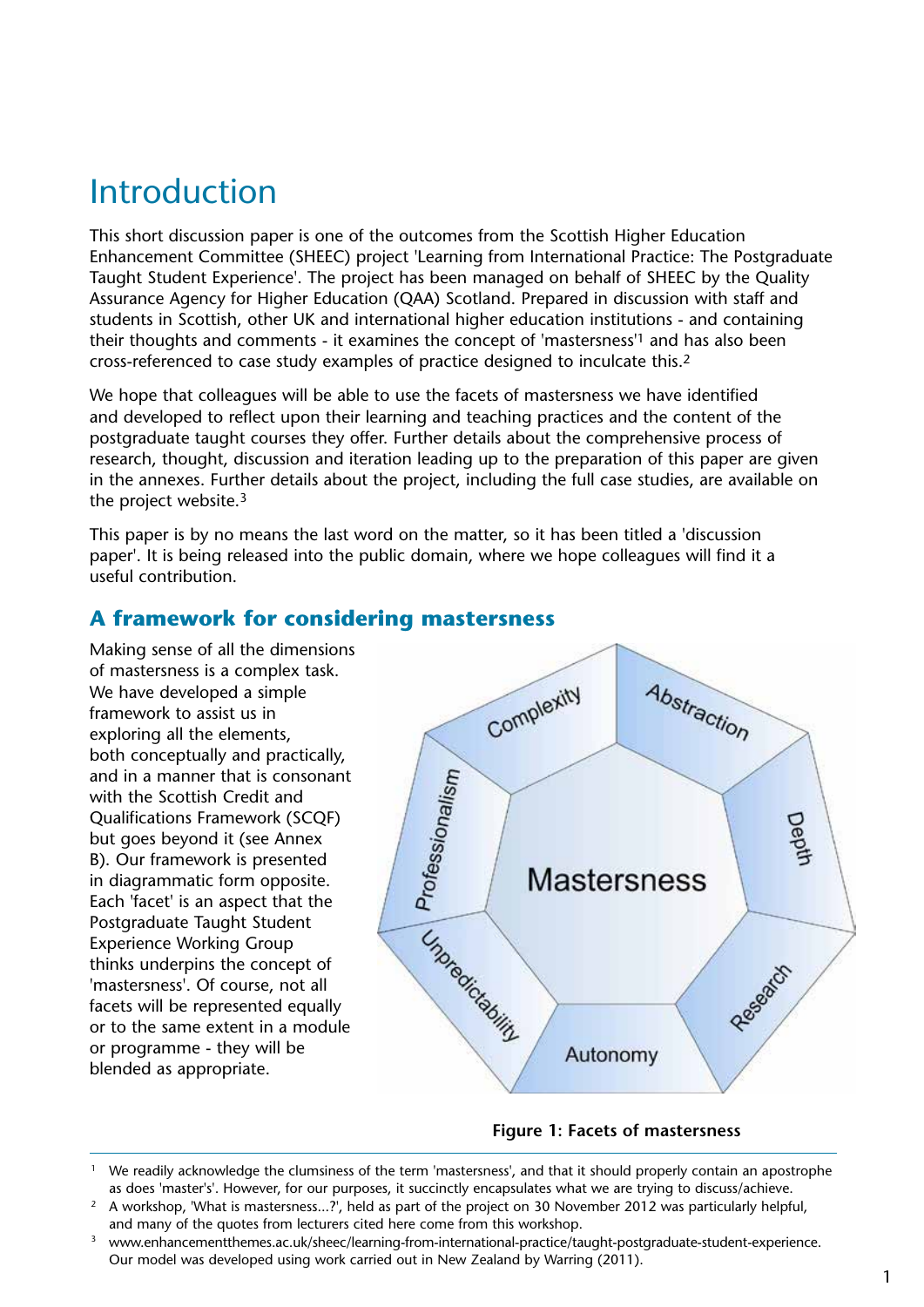## <span id="page-3-0"></span>Master's study

The context and dimensions of the master's experience (for example subject, type of course and student background) matter. Master's study, like any, is a journey - and the attributes of mastersness are transmitted/acquired during that journey. Overall, the student body is highly diverse (who they are, where they start from, what else they have done or are doing), and this is often reflected in master's student cohorts. O'Donnell et al (2009)<sup>4</sup> found that 'postgraduates are a diverse group, with different levels of ability in terms of academic practices, and varying degrees of familiarity with the skills necessary for success at postgraduate level in higher education'. Lecturers agree it is crucial to acknowledge the implications of this for postgraduates' ability to acquire the necessary skills and attributes. They will each do this at their own pace. As one tutor said in one of the project workshops: 'as a tutor you have to ask yourself, what is their provenance and what else are they doing?' and adapt accordingly because - of course although some students will develop master's attributes faster than others, the aim is that they **all** achieve them by the end.

Related to this, lecturers report that helping to get all students to the required end point - in what is often a single year - can make for a very pressurised experience. Extended time is often needed for reflection; thus, while full-time study offers the advantage of intensity, there may be less time for reflection. On the other hand, master's courses often facilitate this by being part-time/studied while also in practice. Timescales can be a challenge to achieving the full range of master's outcomes.

In some aspects of the facets we discuss in this paper, our discussions revealed that there might be very little distinction between the achievements of students at undergraduate and at master's level. Strong undergraduate students are capable of and do the sorts of things that are expected routinely of master's students - but these are the exceptional undergraduate students. Where they apply, the facets we are describing here are an **expectation** at master's level.

### **The facets of mastersness**

Below, we consider the key aspects of master's-level study, in some detail, using the facets summarised above. The definitions given in the box at the start of each section have been devised by the project working group. The discussion about each facet incorporates a section on challenges for practice. These have been linked to our parallel work in identifying and collecting case studies, some of which provide scenarios in which these challenges have been addressed.

<sup>4</sup> O'Donnell, V, Tobbell, J, Lawthom, R and Zammit, M (2009) Transition to postgraduate study: practice, participation and the widening participation agenda, *Active Learning in Higher Education*, vol 10, pp 26-40, available at: <http://alh.sagepub.com/content/10/1/26>(last accessed 24 July 2013)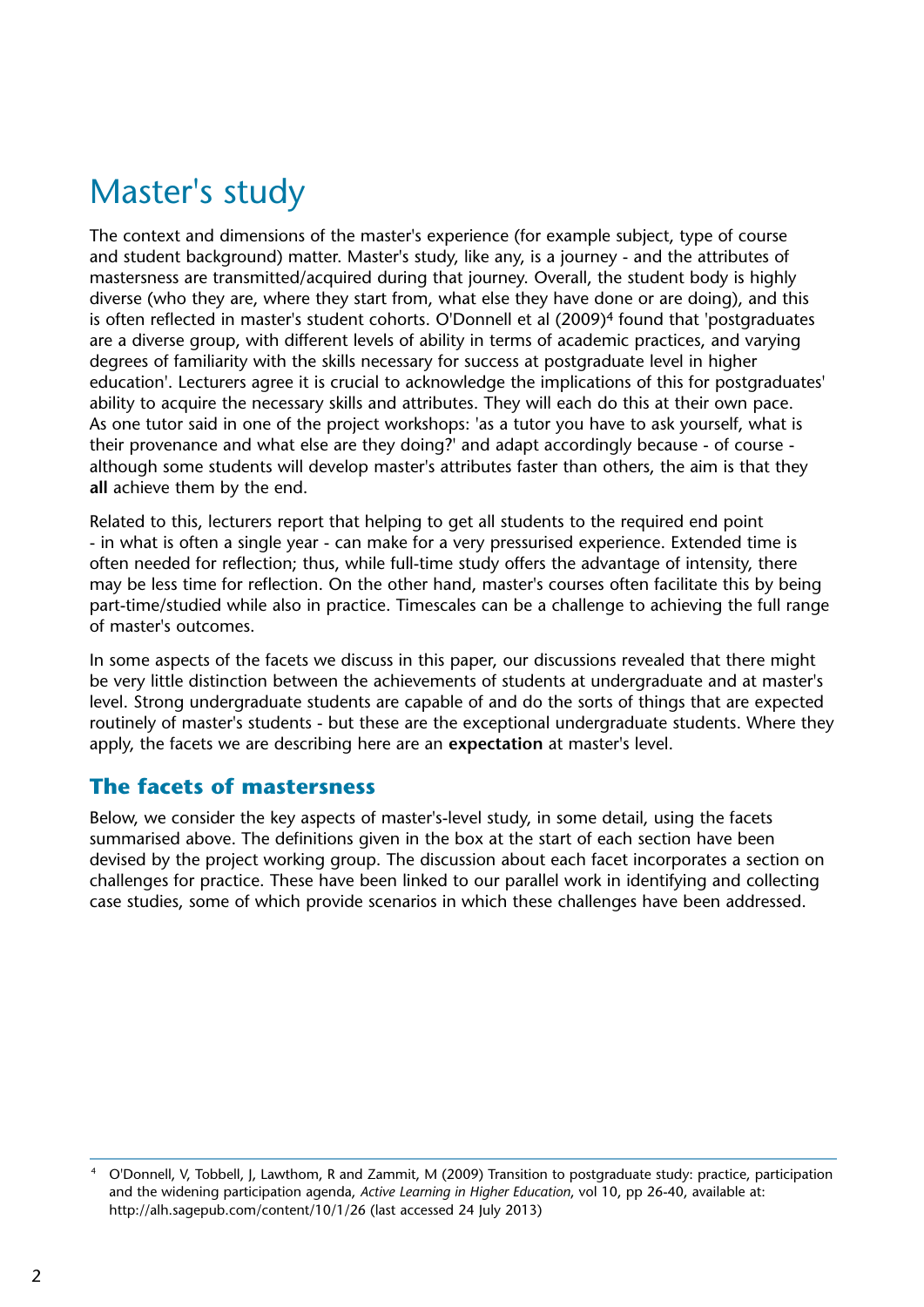## **1 Level of complexity**

Complexity: recognising and dealing with complexity of knowledge - including provisionality, the integration of knowledge and skills, application of knowledge in practice - conceptual complexity, and complexity of learning process.

#### **Master's study helps learners become conscious...of the limits to their competence no-one is ever fully competent.** (Lecturer, workshop)

Our discussions with staff and students revealed that complexity at master's level is manifested in a number of ways. There is the intrinsic conceptual complexity of SCQF level 11 in the sense of study being more complex than at undergraduate level. Complexity can be content-related, for example:

- students may be asked to work on complex, real-life problems
- students may need to appreciate different world views, including from those working in the field and from fellow students or clients
- research and enquiry is a key differentiator at master's level (see section 4) and thus another manifestation of complexity.

However, master's-level study is about more than just 'advanced knowledge'. Assessment at this level goes beyond just measuring higher level learning skills, to include demonstrating ability/ knowledge of how to use or apply such skills to address problems or test original hypotheses. Perhaps the clue is in the title: with master's study, the principal idea is that, by the end, the student should be sufficiently expert in the field to hold their own with those with more advanced knowledge, skills and experience - be that in a professional peer-to-peer context, compared with academic staff, or in life. This includes having an awareness of the provisionality of knowledge, described to us as 'being aware that there are things you do not know', or that what one thinks one knows may not always remain unchanged. It also incorporates tendencies towards originality: the master's graduate will not be following instructions, but making something new.

As discussed above, context is key when considering the nature of master's study and this gives rise to additional complexities. Master's level draws particularly on the experience of peers and self. Since master's students come from a variety of backgrounds, and bring with them a range of experiences, this also leads to complexities in the learning process.

#### **Challenges for practice include:**

how to design assessment to deal adequately with complexity?

### **2 Degree of abstraction**

Abstraction: extracting knowledge or meanings from sources and then using these to construct new knowledge or meanings.

We encountered some debate about whether all master's programmes involve abstraction. Nonetheless, we concluded that the ability to handle and create abstraction **is** important for many master's courses - arguably all - even in those that may seem as though they have a narrow or very vocational focus.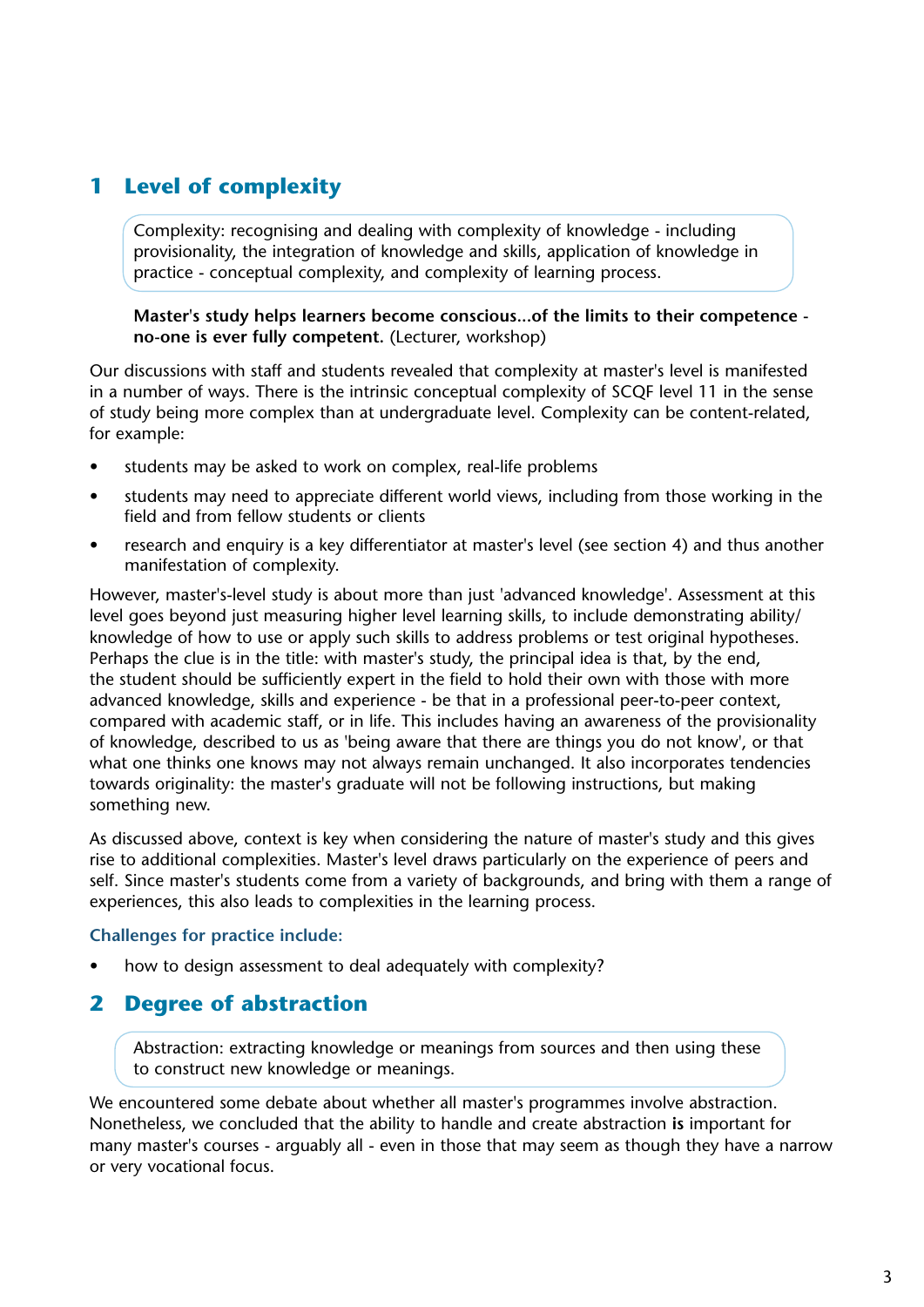Abstraction also concerns applying what has been learned to a different domain or situation. Related to this, the ability to deconstruct is important to master's-level study, and this includes the ability to take apart the complex and reassemble it in a different - more fitting - way, or to make something new and better. Abstraction and deconstruction may take many different forms. As Biggs and Collis (1982, cited in Atherton<sup>5</sup>) have it: 'at the extended abstract level, the student is making connections not only within the given subject area, but also beyond it, able to generalise and transfer the principles and ideas underlying the specific instance'.

### **Challenges for practice include:**

- how can we teach abstraction?
- how much abstraction and conceptualisation is it reasonable to expect of particular students?
- how to encourage autonomous learning about abstraction processes?

### **3 Depth of learning in a subject**

 Depth of learning: acquiring more knowledge and using knowledge differently for example, engaging in a narrow topic in depth, engaging in up-to-date research, or taking a multidisciplinary approach and examining something familiar and presenting it in a new, innovative way.

Depth of study, for the purpose of knowing more, can be a feature of learning at master's level; this can be achieved through, for example, exploring narrow topics in depth or engagement with up-to-date research, or taking a multidisciplinary approach and looking at the same thing in different ways. However, when comparing undergraduate and postgraduate taught programmes, depth of knowledge may not always be significantly different. As with complexity (section 1), at postgraduate level, depth of learning is not only about knowledge, but also its use and practice: it relates to how the student goes about the practical or theoretical application of knowledge. This includes applying knowledge to new situations, and reflecting on the outcomes.

Acquiring the right level of criticality is therefore also part of depth of study. Master's students may acquire deep knowledge which contextualises other information. They are expected to engage in reflection and think about their knowledge and understanding within the wider picture, and should be, as one lecturer put it, 'recognising complexity in simplicity' and vice versa.

This approach to using knowledge can manifest itself tangibly in the way that students regard the master's dissertation. Postgraduate students often consider it to be an expression of their learning: practice as a form of depth.

Thus, depth is a feature of master's-level study. This might or might not mean depth of knowledge or study, but will definitely require a deeper application of knowledge and depth of thinking.

### **Challenges for practice include:**

- what are the implications for depth-related learning outcomes of students starting from very different places - especially for skills and competency-based master's programmes?
- how can the students' different background experiences be taken into account?
- how to overcome the issue in conversion master's programmes where students transferring from one subject area to another may not feel embedded enough in the subject?

<sup>5</sup> Atherton, J S (2011) Writing at Master's Level, *Doceo*, available at: [www.doceo.co.uk/academic/m\\_writing.htm](http://www.doceo.co.uk/academic/m_writing.htm) (last accessed 24 July 2013)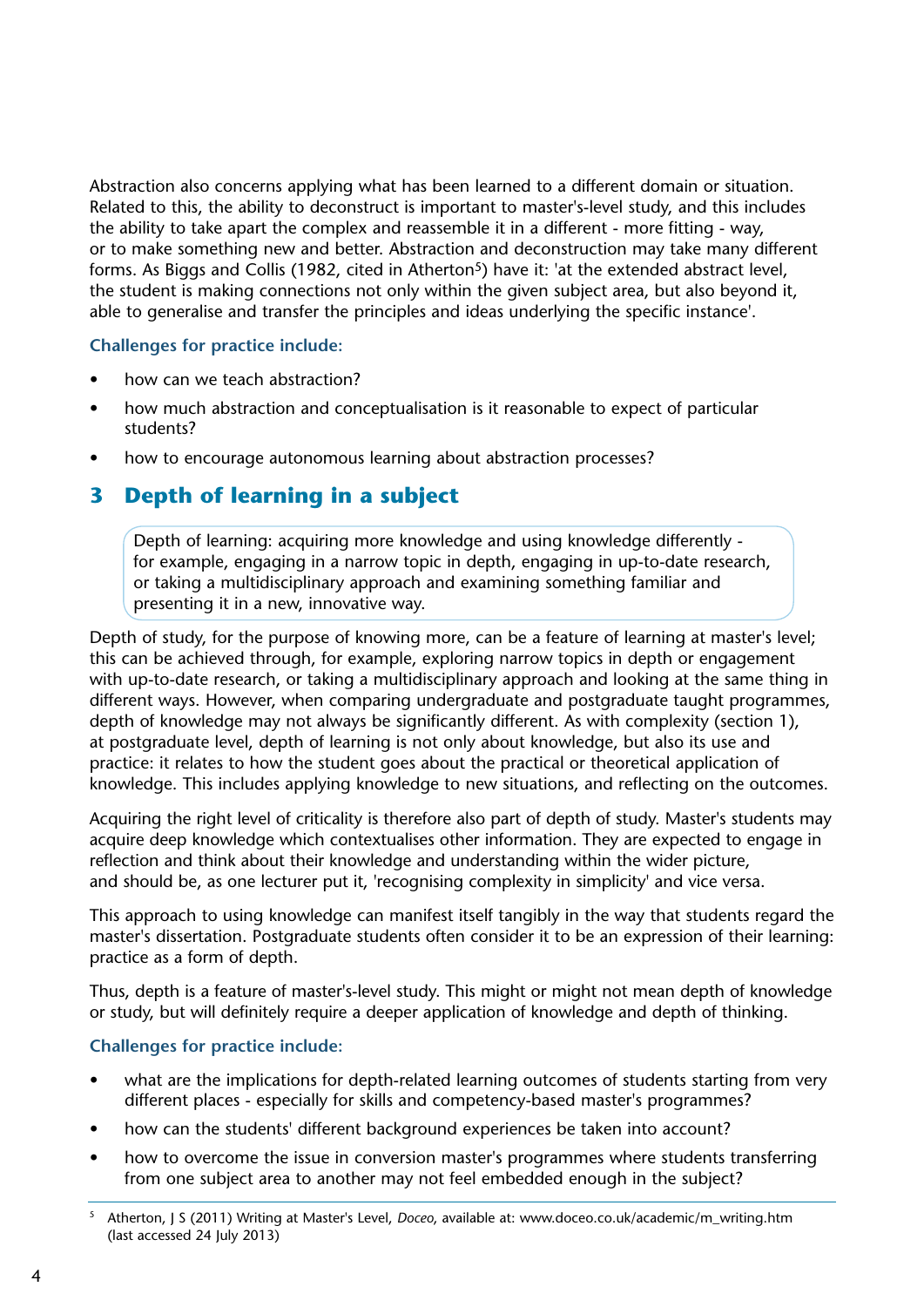## **4 Salience of research and enquiry**

Research and enquiry: developing critical research and enquiry skills and attributes.

#### **From hunter-gatherer to Masterchef?** (Lecturer, workshop)

Our discussions revealed that there is a wide range of views as to whether mastersness - in the context of a research-specific skill set - is more of the same or something qualitatively different from that expected at SCQF level 10. We concluded that it is probably a combination of both: more critical analysis, deeper understanding and level of abstraction, extension of knowledge; but also qualitatively different in the sense that demonstrable ownership and leadership is often expected in terms of the research produced.

Regardless of the discipline, mastersness can be considered identifiable by the scale, intensity and complexity of research in comparison to that expected at SCQF level 10. The master's-level student population uses a much wider span of research techniques and methods. Students also have greater control over the actual research, being involved in defining and planning the work.

Within vocational work, there is a greater link between the theoretical and the practical - research as praxis. In fields such as Nursing, Midwifery, Education and Career Guidance, for example, this does not necessarily mean an enhancement of research quality at master's level, but rather it manifests itself as service improvement. For other subjects, however - particularly in the humanities - this is not the case, as it is anticipated that research quality will be considerably enhanced by the planning and execution of a significant body of research.

A significant level of responsibility is expected in terms of the student's own learning and skill development and moving beyond the literature towards independent thought. For practice-led subjects, a sense of professionalism is expected and an ability to handle unpredictability in an operational context (see section 6).

#### **Challenges for practice include:**

• how to demystify the term 'research' to take account of the different kinds of research in different master's programmes?

### **5 Degree of learner autonomy and responsibility**

 Autonomy: taking responsibility for own learning in terms of self-organisation, motivation, location and acquisition of knowledge.

**Master's students should be drivers, not passengers.** (Lecturer, workshop)

 **You cannot expect autonomy on day 1 - but it is what you are aiming for.**  (Lecturer, workshop)

 **At master's level, their knowledge should not be bounded by yours.** (Lecturer, workshop)

Autonomy encompasses a range of attributes which are encouraged/nurtured/developed/ brought out by master's study. As with other master's-level skills, but particularly with autonomy, these take time to acquire. Learner autonomy is an expectation at postgraduate level. Academic staff characterised the distinction as: 'at undergraduate level, autonomy is directed; at master's level it is left up to them, far more, what they want to do'.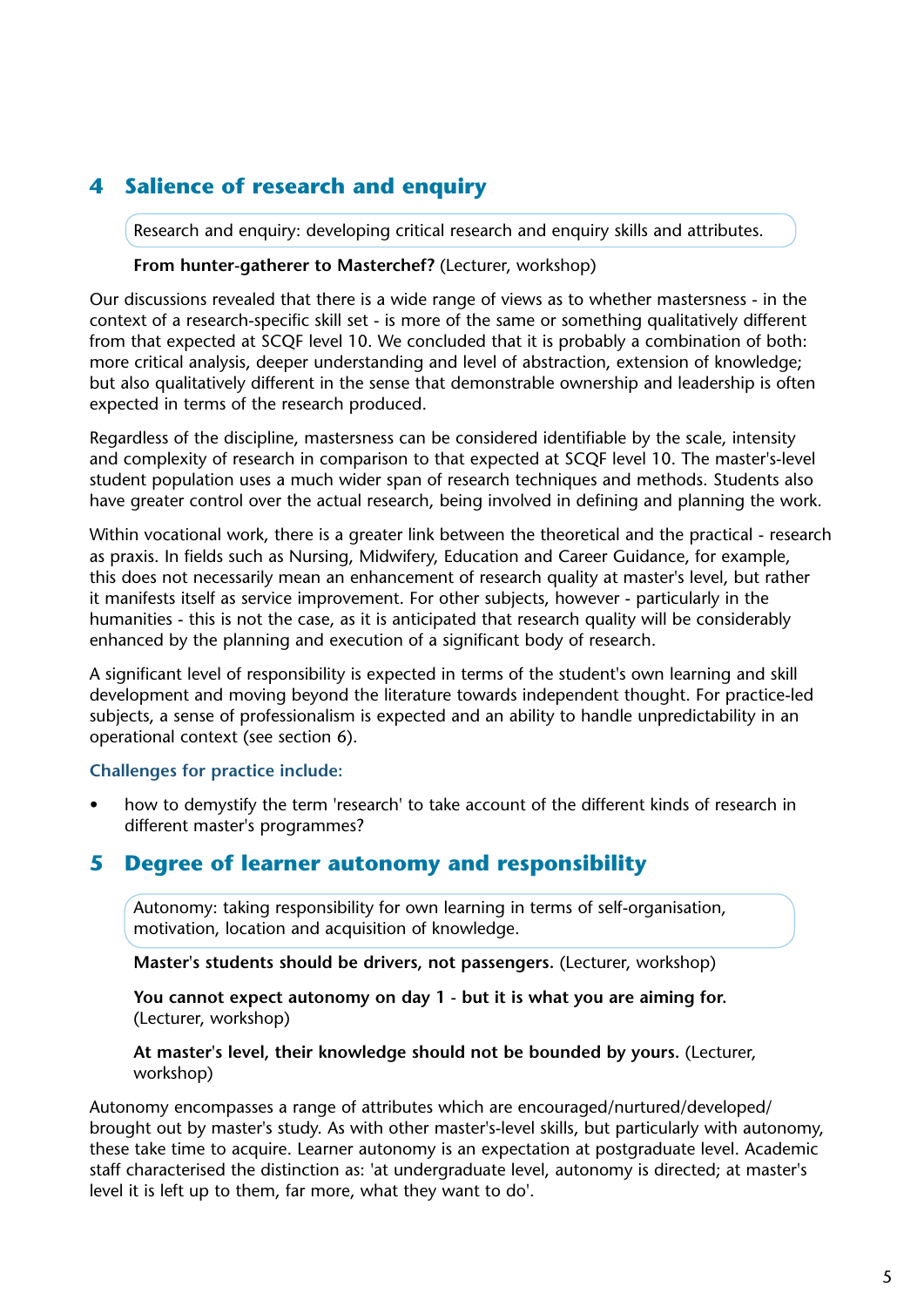Students themselves<sup>6</sup> perceive the differences between undergraduate and master's study to include a shift of responsibility from the teacher to the learner - lecturers provide direction, with students following up on this with their own study/research. There also tends to be more interaction between staff and students and between students themselves. At this level, students take more responsibility for their own learning and need to be self-motivated. SCQF level 11 is partly defined by this student capacity for self-learning. In discussion, lecturers said: 'we tend to push undergraduate students; at master's level, they do their own nudging'.

Master's students need to find the knowledge for themselves and fill in gaps. They identify for themselves what **they** need to know about - in general and certainly to complete their dissertation. Lecturers told us: 'we expect undergraduate students to use the materials we give them effectively, but we expect postgraduate taught students to seek out other materials and sources and go beyond what we're telling them'. Master's students should bring in other materials, including 'things **I've** never read'.

Undergraduate students are learning to understand and apply techniques. At master's level, they are expected to question those techniques and, lecturers think, 'bring something of themselves to their studies'. As such, master's students may also be less concerned with facts and details and more with issues. A key aspect is in being able to identify and conceptualise a problem, and use skills in searching the literature and compiling an evidence base, critically evaluating sources, synthesising the information, and creating and developing new viewpoints.

As with all levels of study, students are key to the learning and teaching experience at master's level. Bringing out and using their experiences is crucial. There are firm expectations regarding co-constructing learning, and valuing and using the learner's experiences - including current work and professional experience - in the curriculum. Students and lecturers often work in partnership at master's level. Master's learning is often collaborative - both with tutors but also, crucially, with each other. The other students are an important resource at master's level, perhaps working together autonomously of lecturers.

Confidence is an important aspect. Master's students should be confident enough to both question accepted practice and to be realistic about what they know and what they do not know when they need to seek guidance. An important dimension of this, lecturers said, is that they need to 'know the limits of their knowledge' and also to keep going when things go wrong for them.

#### **Challenges for practice include:**

- students often have no clear view of what autonomy is how do we facilitate this?
- students often think the independent study aspect of master's is 'easy' but actually it is very hard - how to handle this?
- how do we 'help them to become drivers'?

### **6 Complexity and unpredictability in an operational context**

 Unpredictability: dealing with unpredictability in operational contexts - recognising that 'real world' problems are by their nature 'messy' and complex, and being creative with the use of knowledge and experience to solve these problems.

Postgraduate students need to gain an awareness of the provisionality of knowledge and of the world (epistemology and ontology - even if we do not always use those terms), and be able to reflect on those, and their own position within the discipline or profession, and use their

<sup>6</sup> Focus group with postgraduate taught students, November 2012.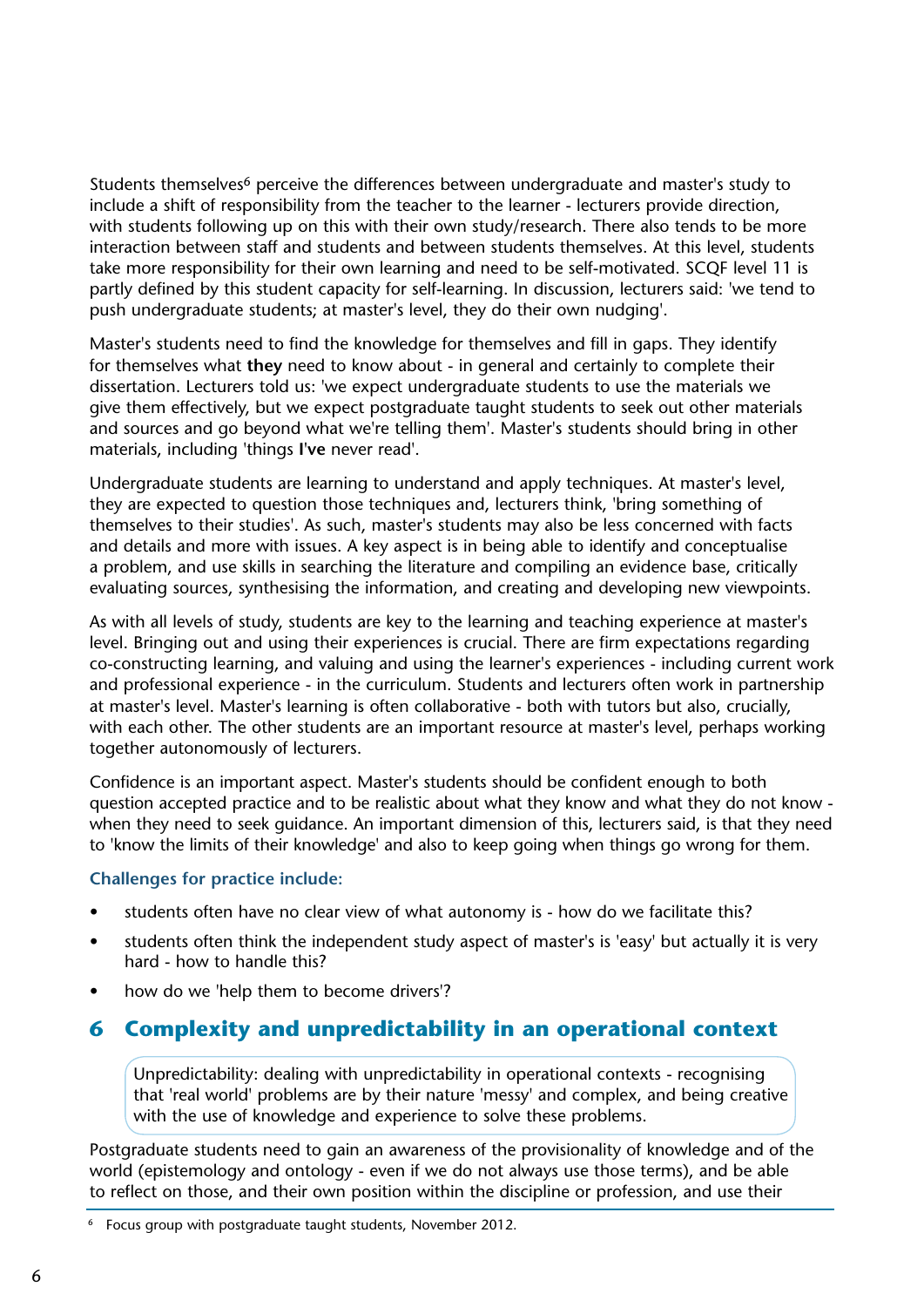knowledge accordingly. Professional practice is key at master's level and this is as relevant to academic subjects as it is to more vocational subjects. Successful master's students should be able to problematise practice. In discussion, lecturers said that they should be able to reflect on practice and say what went well and what went less well.

In practical terms, master's programmes can involve real life experience, for example working on newly discovered historical manuscripts, simulations, live client projects or with external facilitators from the field who set problems. The problems and range of people are more complex for postgraduate than for undergraduate studies. Real world examples for postgraduate case studies are longer, more complex, requiring more advance independent thinking, and with students coming to a tutorial with a proposed solution (although there is often not just one solution). Furthermore, postgraduate students do not just solve the problem, they define and/or anticipate it. Master's students start to see practice situated within a larger context, for example national policy, laws or historical context. Their purpose is to make links between these elements.

Master's students are expected and, importantly, **trusted** to work and cope with uncertainty.

#### **Challenges for practice include:**

- master's students learn to work with complexity, but real world clients often want 'a solution', and someone who can 'do the job' - how do we help students acquire a balanced approach?
- how do we help students to feel comfortable acknowledging unpredictability and to gain the confidence to work through it?

### **7 Professionalism**

 Professionalism: displaying appropriate professional attitudes, behavior and values in whatever discipline/occupational area is chosen (from academic to occupational subjects), including learning ethical behaviours, developing academic integrity, dealing with challenges to professionalism, recognising the need to reflect on practice, and becoming part of a discipline/occupational community.

Professionalism came through very strongly in our discussions as another of the key dimensions of mastersness - so much so that we made it a facet in its own right. By doing so, we do not mean to imply that master's graduates will necessarily exit with formal professional status (although some will). Rather, that master's-level study involves 'becoming' part of a community or culture, whether in academe or in other professions. Master's students are on the cusp of the line of becoming peers rather than being students. They take on more responsibility (for example, in Music, master's students may play alongside undergraduates in orchestras, but master's students will take the lead). They start to develop a level of confidence in their knowledge, including appreciating what they do not know. Context is key and this involves getting the students to identify the characteristics of their professional context - actively embracing values, ethics and accountability - and work within it.

#### **Challenges for practice include:**

• master's students are often quite expert in their own professional field but novices when it comes to academic study - how to balance the theory/practice gap?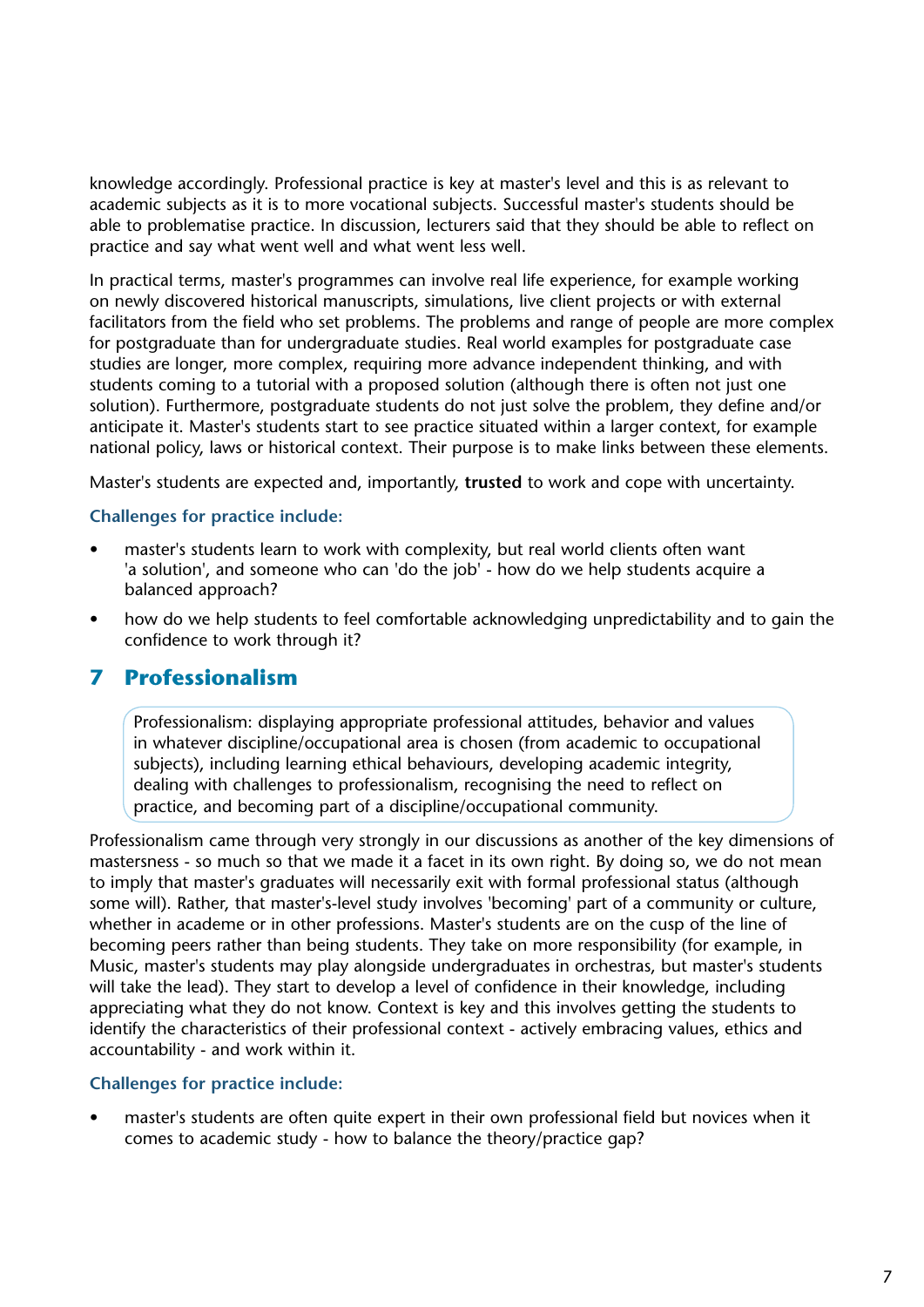## <span id="page-9-0"></span>Taking it forward

We find that the seven facets of mastersness often interrelate closely (for example, depth and complexity of operational context, or complexity of study and professionalism) and it is the **blend** of the different elements that makes it master's level. In addition, we readily acknowledge that different kinds of master's programmes or courses have different purposes. It follows that not all master's programmes will encompass all of the seven facets to the same extent or level (for example abstraction) - they will be blended differently in different programmes.

Some of the facets are better developed in this paper than others because, we think, colleagues grasp and are comfortable with some more than others. We do not intend this paper to be prescriptive. Our aim is that academic staff will use it, and the other tools we develop during the project, to consider mastersness in their own contexts. For example, the basic concepts (suitably explained) could be used in induction with students to prepare them for master's-level study or in preparing them for assessment. Programme teams could use them when developing new master's-level courses. To this end, colleagues must feel free to adapt and augment the materials we have produced to suit their own circumstances.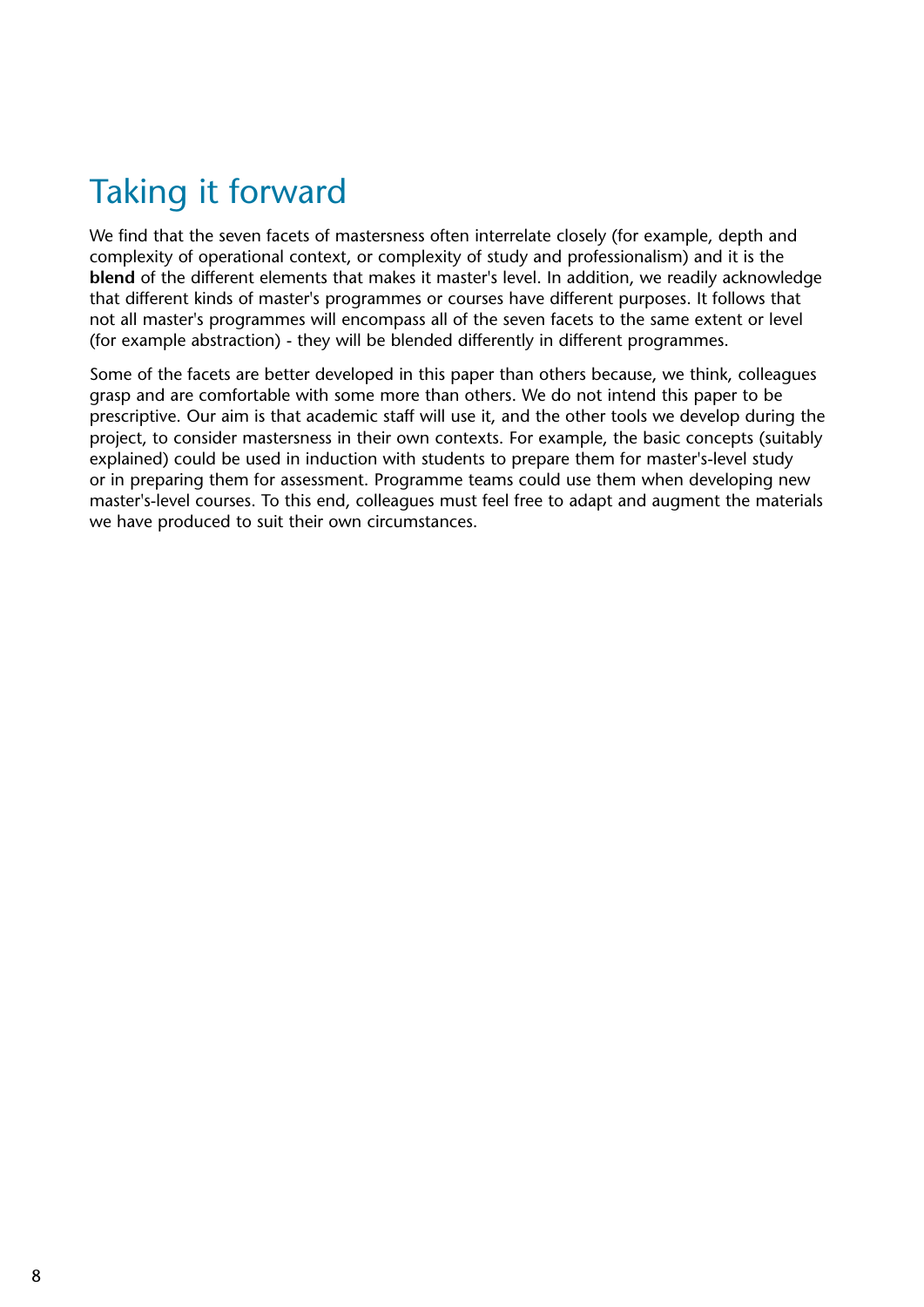## <span id="page-10-0"></span>Pointers for practice

This section provides some concrete examples of established practice - developed, adopted and used by practitioners in higher education - to support mastersness. The list refers to case studies identified and collected by the project, supplied by institutions using a case study template. They have been organised using the chronology of the student journey: getting there, settling there, being there, staying there, moving on from there (Lines 2013).<sup>7</sup> We have conflated 'getting/settling there' and 'being/staying there' as we think this suits the master's student's (rather shorter) journey better. The detailed case studies can be found on the project website.

| Transition to master's-level study: Summary of case study themes <sup>8</sup> |                                                                          |                    |  |  |
|-------------------------------------------------------------------------------|--------------------------------------------------------------------------|--------------------|--|--|
| <b>Practice</b>                                                               | Activity/subject                                                         | Case study links   |  |  |
| Getting there/                                                                | Orienting international students                                         | 7, 8, 12           |  |  |
| settling there                                                                | Developing student confidence at outset                                  | 5                  |  |  |
|                                                                               | Getting diverse groups of students to the same level                     | 10                 |  |  |
|                                                                               | Meeting diverse needs                                                    | 13                 |  |  |
|                                                                               | Securing immediate engagement at master's level                          | 18                 |  |  |
|                                                                               | Research: Transition arrangements for postgraduate students              | 23                 |  |  |
| Being there/                                                                  | Ensuring subject breadth at master's level                               | 14                 |  |  |
| staying there                                                                 | Integrating disciplines at master's level                                | 15                 |  |  |
|                                                                               | Creating research teams and belonging                                    | 19                 |  |  |
|                                                                               | Encouraging communication amongst distance learning<br>Master's students | 22                 |  |  |
|                                                                               | Materials: Writing - What makes it master's?                             | 1                  |  |  |
|                                                                               | Research: Establishing and using networks                                | 11                 |  |  |
|                                                                               | Research: Activity-led learning for PGT students                         | 16                 |  |  |
| <b>Moving on</b>                                                              | Real-world application of knowledge                                      | 2, 3, 4, 9, 21, 24 |  |  |
| from there                                                                    | Instilling professionalism                                               | 6                  |  |  |
|                                                                               | Understanding professional context and reflection                        | 17                 |  |  |
|                                                                               | Curriculum development for practitioners                                 | 20                 |  |  |
|                                                                               | Research: Pathways to PhD in Australia                                   | 25                 |  |  |

<sup>7</sup> Lines, D (2013) *Guide to the Outcome of the Themes*, available at:

[www.enhancementthemes.ac.uk/themes-outcomes-guide](http://www.enhancementthemes.ac.uk/themes-outcomes-guide) (last accessed 24 July 2013)

These case studies are those approved at the time of printing. These and subsequent case studies are available on the project website:

[www.enhancementthemes.ac.uk/sheec/learning-from-international-practice/taught-postgraduate-student-experience.](http://www.enhancementthemes.ac.uk/sheec/learning-from-international-practice/taught-postgraduate-student-experience)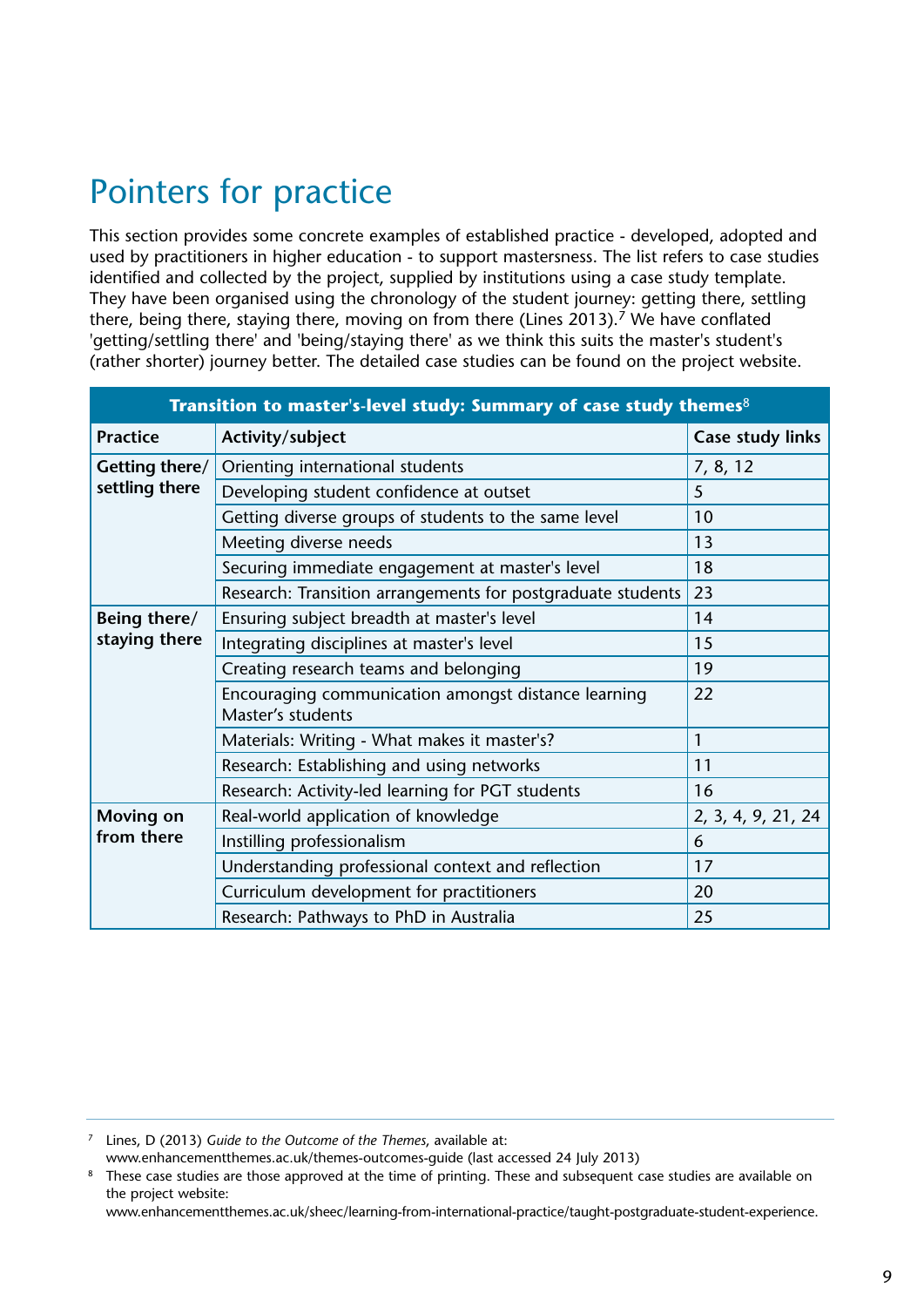## <span id="page-11-0"></span>Contacting the project

Please contact us using the details below. The project team is actively seeking case studies in mastersness, which can be submitted using our case study template.

### **Project Manager:**

Heather Gibson h.gibson@qaa.ac.uk

#### **Project website:**

[www.enhancementthemes.ac.uk/sheec/learning-from-international-practice/taught-postgraduate](www.enhancementthemes.ac.uk/sheec/learning-from-international-practice/taught-postgraduate-student-experience)[student-experience](www.enhancementthemes.ac.uk/sheec/learning-from-international-practice/taught-postgraduate-student-experience)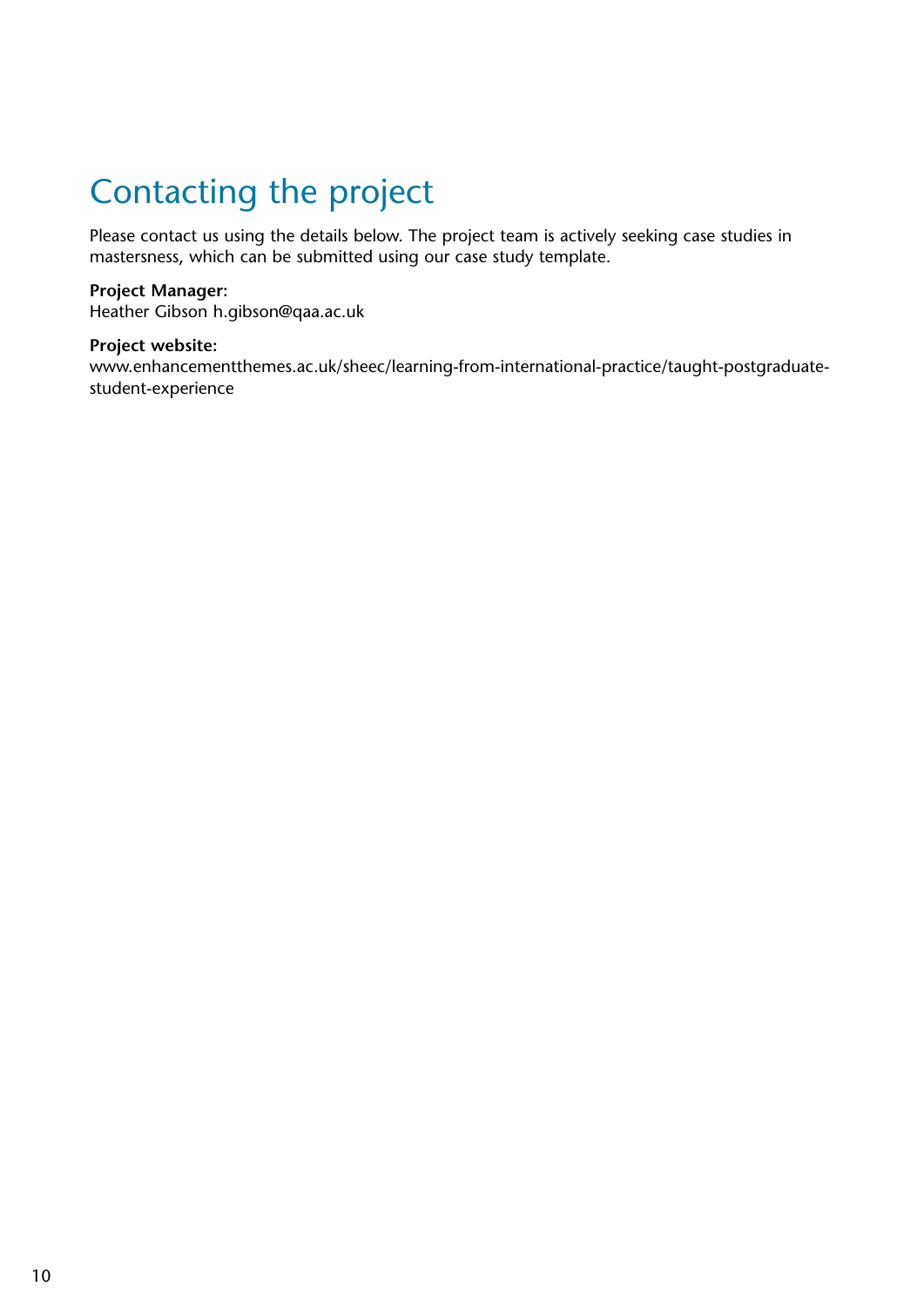## <span id="page-12-0"></span>Annex A: The project's work on 'mastersness'

This short discussion paper is one of the outcomes from the Scottish Higher Education Enhancement Committee (SHEEC) project 'Learning from International Practice: The Postgraduate Taught Student Experience'. The project has been managed on behalf of SHEEC by QAA Scotland. The work has been undertaken by the project working group, in discussion with staff and students in Scottish, other UK and international higher education institutions, and contains their thoughts and comments.

This dialogue has been effected through four national workshops, a focus group with students, proof of concept testing sessions in a university and with a group of visiting international colleagues, a project blog, and email iterations. To date, the project has engaged over 400 academic practitioners face to face and a further 100 via a mailbase wider consultative group comprising a community of self-nominated members.

The paper examines the concept of 'mastersness' and cites examples of practice designed to inculcate this, drawn from short, emblematic case studies that we have identified and captured.<sup>9</sup> Further details about the project are available on the project website.<sup>10</sup>

The project arose from a widespread perception that some focused attention on postgraduate taught students would yield practical benefits. Of course, this paper is by no means the last word on the matter, but we hope that colleagues will be able to use the facets of mastersness we have identified and developed to reflect upon learning and teaching practices and on the content of the postgraduate taught courses they offer. We hope that by stimulating thinking and bringing greater clarity to the nature of mastersness, postgraduate taught master's provision in Scotland will be enhanced. This thinking is being supported by practice collected from Scotland and beyond to help colleagues - particularly in Scotland but also those elsewhere - relate the concepts to their own practice and consider new ways of doing things.

Our aim is that academic staff will use this paper, and the other tools we develop during the project, to consider mastersness in their own contexts. For example, the basic concepts could be used in induction with students to prepare them for master's-level study or in preparing them for assessment. Programme teams could use them when developing new master's-level courses. To this end, colleagues should feel free to adapt and augment the materials we produce to suit their own circumstances.

We are calling this paper a 'discussion paper'. It is being released into the public domain, where we hope colleagues will find it useful.

### **What is master's level?**

Following two workshops to scope the issues and focus of the project, we decided to focus on the master's level, while appreciating that this covers a wide range of different types of postgraduate taught courses on offer at Scottish Credit and Qualifications Framework (SCQF) level 11,11 including, among others:

- taught master's degrees: extension, conversion, vocational
- postgraduate certificates and diplomas

<sup>9</sup> A workshop, 'What is mastersness...?', held as part of the project on 30 November 2012, was particularly helpful, and many of the quotes from lecturers cited here come from this workshop.

<sup>&</sup>lt;sup>10</sup> <www.enhancementthemes.ac.uk/sheec/learning-from-international-practice/taught-postgraduate-student-experience>

<sup>&</sup>lt;sup>11</sup> Broadly equivalent to *The framework for higher education qualifications in England, Wales and Northern Ireland level 7,* Dublin Descriptors second cycle, and European Qualifications Framework level 7.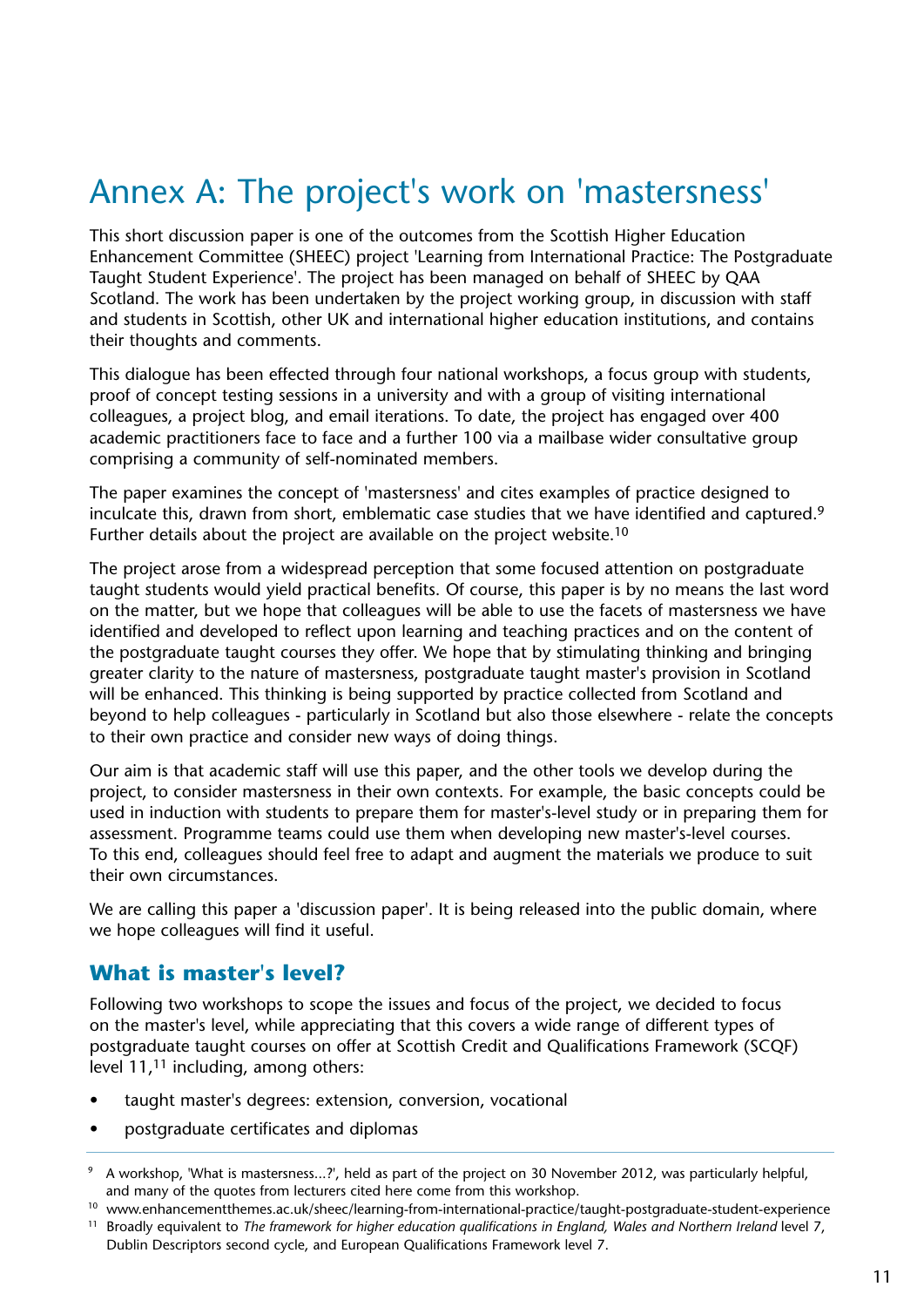- Professional Graduate Diploma in Education (PGDE), Master of Business Administration (MBA), and so on
- professional courses
- credit-bearing modules.

Taught master's is the largest section of the UK postgraduate taught sector, but even these programmes 'vary enormously in terms of their function and intended outcomes' (Higher Education Policy Institute 200412). We acknowledge that 'the landscape for master's degrees in the UK is flexible and diverse' (QAA 201013) and differs from much of the rest of Europe by, for example, being explicitly postgraduate. Since it is the predominant postgraduate taught qualification, our work focused on master's level (and often master's programmes) hence 'mastersness' - but we believe much of what we have found applies usefully to other postgraduate taught provision, including the postgraduate taught element of research master's programmes. In addition, in Scotland there are some SCQF level 10 qualifications that are labeled 'master's', but these are essentially first degree qualifications and are not included here.

An obvious place for us to start when asking 'what is mastersness?' is the Scottish Credit and Qualifications Framework (SCQF): master's study is SCQF level 11. However, the distinctions between SCQF levels 10 (final year undergraduate) and 11 are, deliberately and properly, not precisely delineated by nouns and verbs (see Annex B).<sup>14</sup> This is also largely the case with the distinctions made in the Dublin Descriptors between first and second cycle higher education. The context in which master's-level attributes are fostered, and the combination and degree to which they are required, have an important bearing. The SCQF and Dublin Descriptors, then, are a useful starting point but, for our purposes, need to be augmented. We concluded that we would have to delve deeper into the elements that 'make it 'master's'.

### **A framework for considering mastersness**

Making sense of all the dimensions of mastersness is a complex task. We developed a simple framework to assist us in exploring all the elements, both conceptually and practically, and in a manner that is consonant with the SCQF, but goes beyond it.

Our typology was developed using work carried out in New Zealand by Susan Warring, which we adapted for the purposes of the project. Warring (2011) analysed learning levels within and between a degree and a diploma. The literature review she conducted for the study identified various hierarchies of learning. After analysing these hierarchies and considering several qualifications frameworks, Warring distilled a series of categories. We agreed, with some adjustment and subsequent detailed amplification, that these would form a useful basis for this project in considering mastersness.

 A literature review and content analysis of National Qualifications Frameworks reveals that learning levels are differentiated by level of complexity, degree of abstraction, depth in a major subject, research competency, learner autonomy and responsibility, relative demand placed on students and increasing complexity and unpredictability of operational context.15

<sup>14</sup> Warring, S (2011) An analysis of learning levels within and between a degree and a diploma: New Zealand case study, *Quality Assurance in Education*, vol 19, issue 4, p 441

<sup>12</sup> Higher Education Policy Institute (2004) *Postgraduate Education in the United Kingdom*, available at: <www.hepi.ac.uk/466-1764/postgraduate-education-in-the-uk.html>(last accessed 24 July 2013)

<sup>13</sup> Quality Assurance Agency for Higher Education (2010) *Master's degree characteristics*, available at: <www.qaa.ac.uk/publications/informationandguidance/pages/masters-degree-characteristics.aspx> (last accessed 24 July 2013)

<sup>&</sup>lt;sup>14</sup> SCQF Level Descriptors, August 2012: 'the SCQF Level Descriptors should be seen as a useful quide to be used with other reference documents such as subject benchmarks, arrangements documents and other relevant programmes on the Framework'.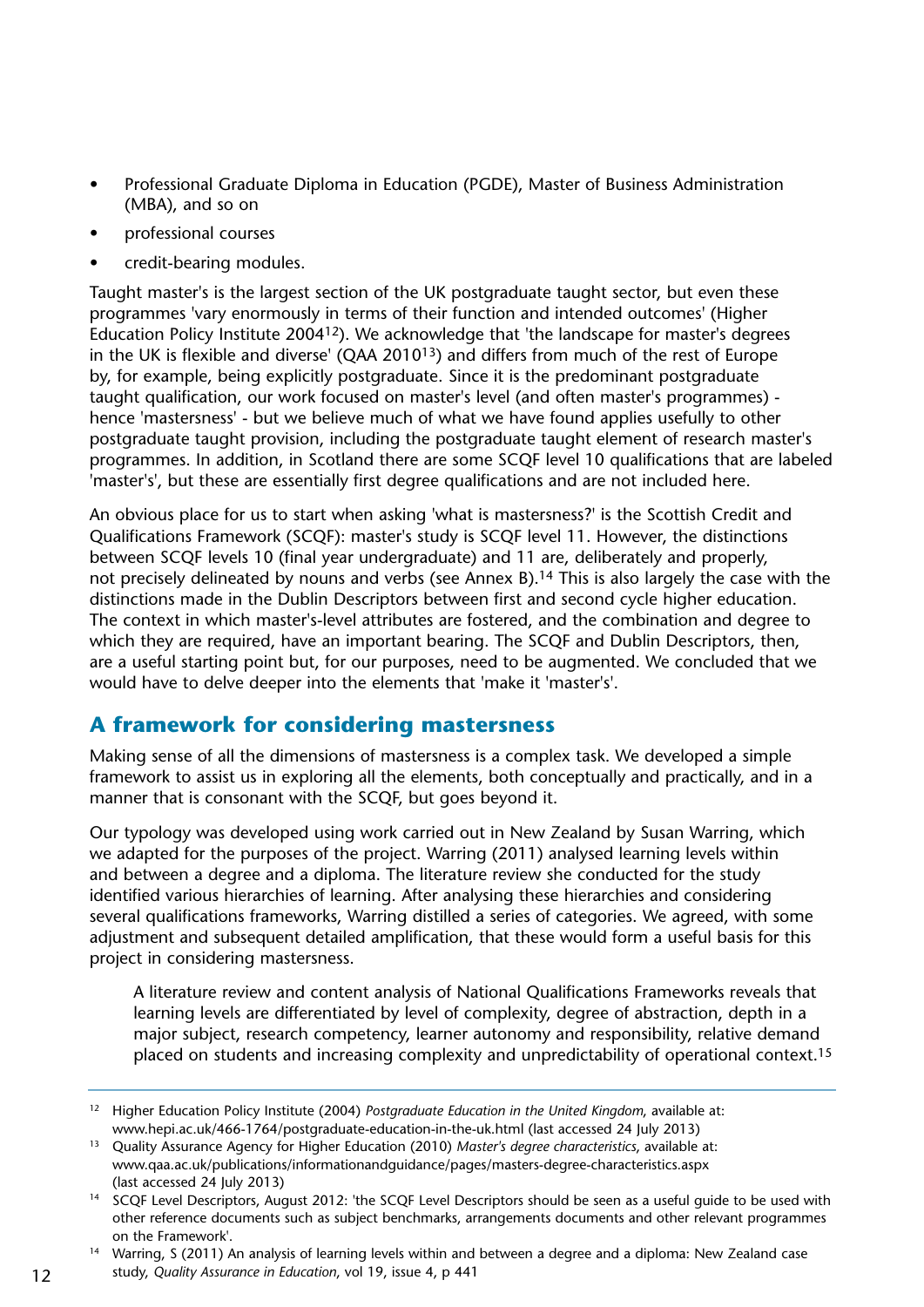We amended some of the terms in this list to better suit our purposes. In addition, Warring does not allow a specific category for 'professionalism', which was identified by our discussions with the sector as crucial to provision at master's level (as an academic or employment-related skill), so we added this to our list. On the other hand, Warring's 'relative demand placed on students' seemed to us to apply to each of the other categories as a distinguishing feature of mastersness relative to undergraduate level. We have, therefore, not given it prominence but kept it in mind when identifying case study practice.

The SCQF is presented in diagrammatic form and formed the basis for detailed discussions about the composition of each facet, outlined in the discussion paper. Each 'facet' is an aspect that the working group thinks underpins the concept of 'mastersness', and our work involved extensive discussion to define their components. Of course, not all facets will be equally represented to the same extent in a module or programme: they will be blended as appropriate.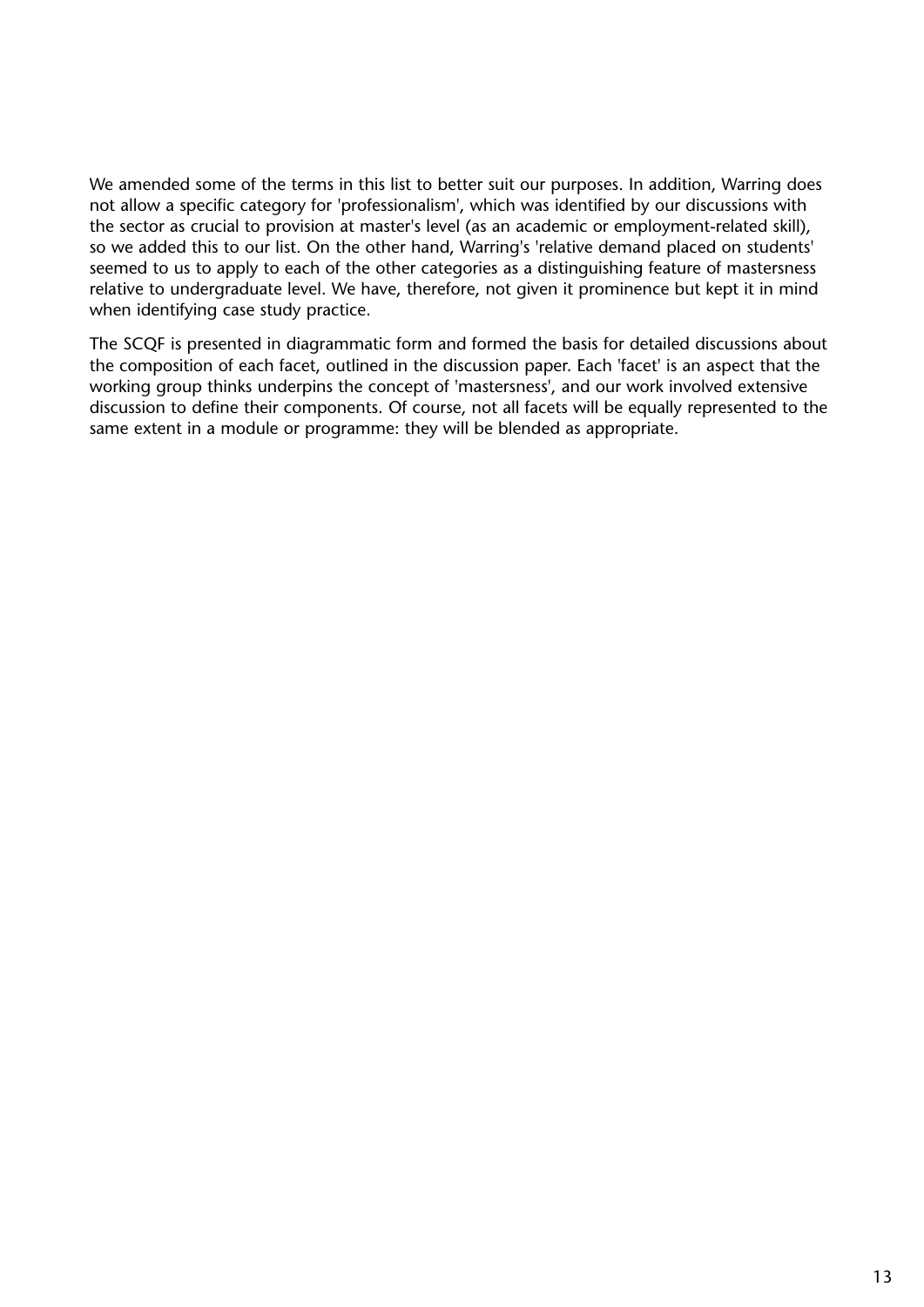## <span id="page-15-0"></span>Annex B: The SCQF and mastersness

An obvious place for us to start when asking 'what is mastersness?' was the Scottish Credit and Qualifications Framework (SCQF): master's study is SCQF level 11. However, as can be seen from the comparative analysis below, the distinctions between SCQF levels 10 (final year undergraduate) and 11 are, deliberately and properly, not precisely delineated by nouns and verbs.<sup>16</sup> This is also largely the case with the distinctions made in the Dublin Descriptors between first and second cycle higher education. The context in which the facets of mastersness are fostered, and the combination and degree to which they are required, have an important bearing. The SCQF and Dublin Descriptors, then, are a useful starting point but, for our purposes, needed to be augmented. We concluded that we would have to delve deeper into the elements that 'make it master's'.

### **Key**:

The appropriate SCQF characteristics are identified, in brackets, after each statement.

- C1: Knowledge and understanding
- C2: Practice: applied knowledge, skills and understanding
- C3: Generic cognitive skills
- C4: Communication (ICT and numeracy skills are not included here)
- C5: Autonomy, accountability and working with others

Text in *italics* denotes text which is qualifying the similar sounding activity at level 10 (for example *some, under guidance*) or level 11 (for example *wide and often, range of*).

Text in **red bold** denotes new verbs and adjectives which apply to level 11 only.

Text in **black bold** denotes common verbs and adjectives between the two levels.

| <b>Considering mastersness</b> |                                                                                                               |                                                                                                                                                                  |  |  |
|--------------------------------|---------------------------------------------------------------------------------------------------------------|------------------------------------------------------------------------------------------------------------------------------------------------------------------|--|--|
| <b>Facets of mastersness</b>   | <b>SCQF level 10</b>                                                                                          | <b>SCQF level 11</b>                                                                                                                                             |  |  |
| Complexity                     | critically identify, define,<br>conceptualise and analyse<br>complex/professional<br>problems and issues (C3) | apply critical analysis,<br>evaluation, and synthesis<br>to forefront issues or<br>issues informed by forefront<br>developments $(C3)$                           |  |  |
|                                | critically review and<br>consolidate knowledge, skills,<br>practices and thinking (C3)                        | critically review,<br>consolidate and extend<br>knowledge, skills, practices<br>and thinking (C3)                                                                |  |  |
| Abstraction                    | work with others to bring<br>about change, development<br>and/or new thinking (C5)                            | demonstrate leadership<br>and/or <i>initiative</i> and<br>make an <i>identifiable</i><br>contribution to change<br>and development and/or<br>new thinking $(C5)$ |  |  |
|                                |                                                                                                               | critical understanding of a<br>range of <b>specialised</b> theories<br>concepts and principles (C1)                                                              |  |  |

<sup>16</sup> SCQF Level Descriptors, August 2012: 'the SCQF Level Descriptors should be seen as a useful guide to be used with other reference documents such as subject benchmarks, arrangements documents and other relevant programmes on the Framework'.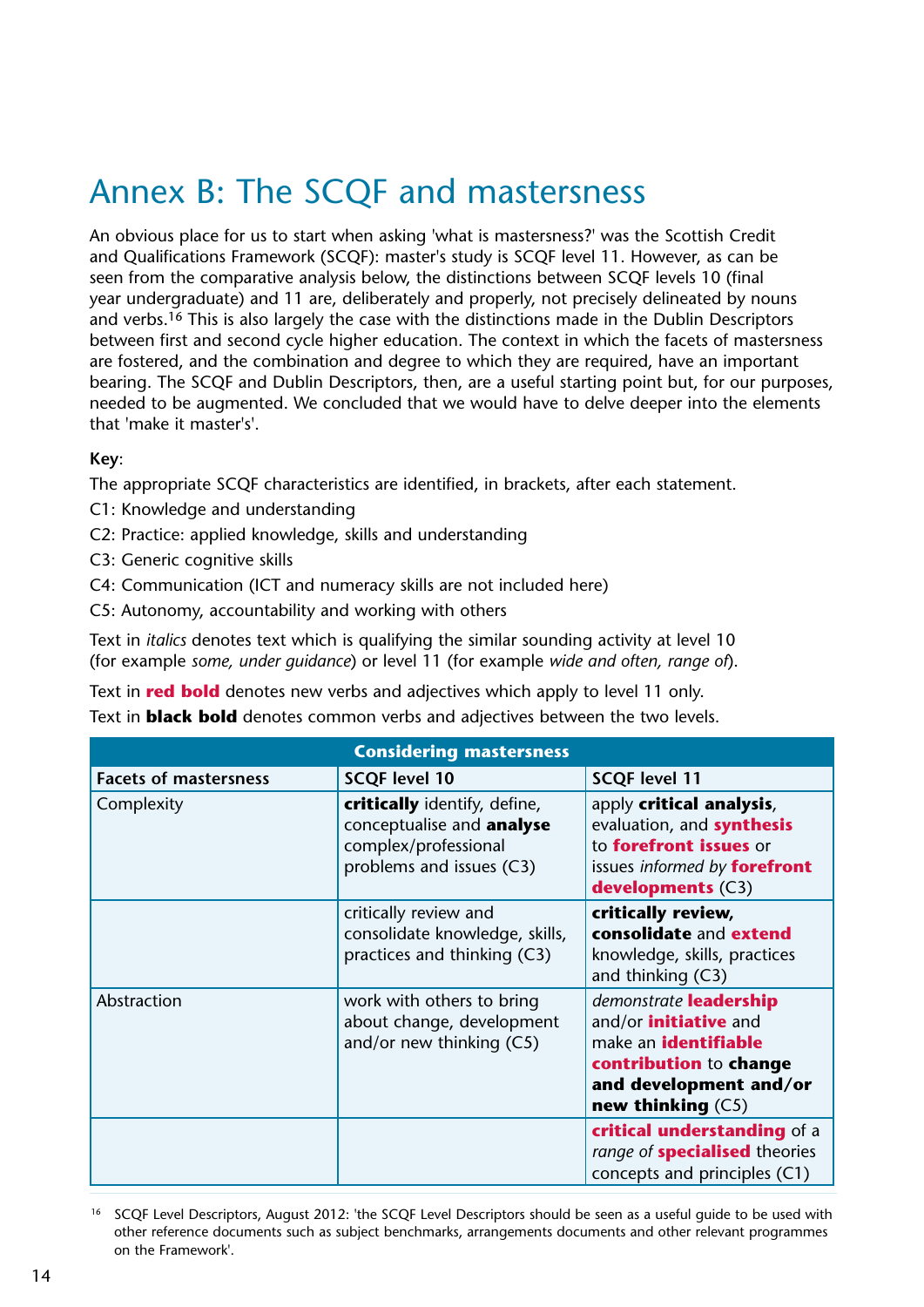| <b>Considering mastersness</b> |                                                                                                                                                                                       |                                                                                                                                                                                 |  |  |
|--------------------------------|---------------------------------------------------------------------------------------------------------------------------------------------------------------------------------------|---------------------------------------------------------------------------------------------------------------------------------------------------------------------------------|--|--|
| <b>Facets of mastersness</b>   | <b>SCQF level 10</b>                                                                                                                                                                  | <b>SCQF level 11</b>                                                                                                                                                            |  |  |
| Abstraction (continued)        | offer professional insights,<br>interpretations and solutions<br>to problems and issues (C3)                                                                                          | identify, conceptualise and<br>define new and abstract<br>problems and issues (C3)<br>develop original and<br>creative responses to<br>problems and issues (C3)                 |  |  |
| Depth                          | knowledge that covers most of<br>the principal areas (C1)                                                                                                                             | knowledge that covers most if<br>not all of the main areas (C1)                                                                                                                 |  |  |
|                                | detailed knowledge and<br>understanding of one or more<br>specialisms, some informed<br>by or at the <b>forefront</b> $(C1)$                                                          | extensive, detailed and<br>critical knowledge and<br>understanding in one or<br>more specialisms most of<br>which is at or informed by<br>developments at the forefront<br>(C1) |  |  |
|                                |                                                                                                                                                                                       | critical awareness of<br>current issues and one or<br>more specialisms $(C1)$                                                                                                   |  |  |
| Research                       | knowledge and understanding<br>of ways the subject/discipline/<br>sector is developed, including<br>a range of established<br>techniques of enquiry or<br>research methodologies (C1) | applying a range of standard<br>and <b>specialised</b> research and/<br>or equivalent instruments and<br>techniques of enquiry (C2)                                             |  |  |
|                                | executing a defined project<br>of research, development<br>or investigation and in<br>identifying and implementing<br>relevant outcomes (C2)                                          | planning and executing<br>a significant project of<br>research, investigation or<br>development $(C2)$                                                                          |  |  |
| Autonomy                       | make judgements where<br>data/information is limited or<br>comes from a range of sources<br>(C3)                                                                                      | deal with complex issues and<br>make informed judgements<br>in situations in the absence of<br>complete or consistent data/<br>information (C3)                                 |  |  |
|                                | exercise <b>autonomy</b> and<br><i>initiative</i> in professional/<br>equivalent activities (C5)                                                                                      | exercise substantial<br>autonomy and initiative<br>in professional and equivalent<br>activities (C5)                                                                            |  |  |
|                                | exercise significant<br>managerial <b>responsibility</b> for<br>the work of others and for a<br>range of resources (C5)                                                               | take responsibility for own<br>work and/or significant<br>responsibility for the work<br>of others. (C5)                                                                        |  |  |
|                                |                                                                                                                                                                                       | take significant<br>responsibility for a range<br>of resources (C5)                                                                                                             |  |  |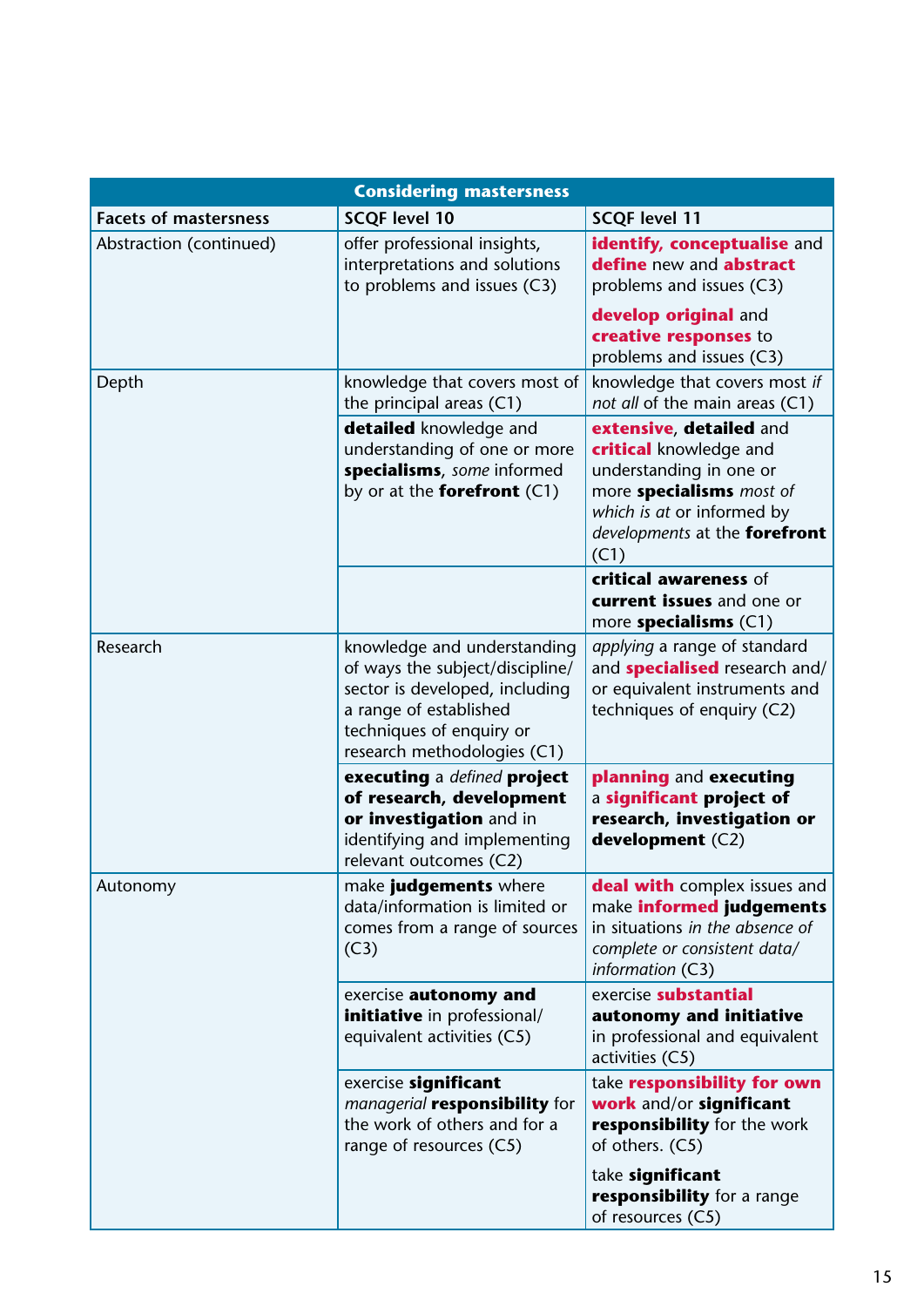| <b>Considering mastersness</b>        |                                                                                                                                                                                                                            |                                                                                                                                                                         |  |  |
|---------------------------------------|----------------------------------------------------------------------------------------------------------------------------------------------------------------------------------------------------------------------------|-------------------------------------------------------------------------------------------------------------------------------------------------------------------------|--|--|
| <b>Facets of mastersness</b>          | <b>SCQF level 10</b>                                                                                                                                                                                                       | <b>SCQF level 11</b>                                                                                                                                                    |  |  |
| Autonomy (continued)                  | practise in ways that show<br>awareness of own and others'<br>roles and responsibilities (C5)                                                                                                                              | practise in ways which draw<br>on <b>critical reflection</b> on<br>own and others' roles and<br>responsibilities (C5)                                                   |  |  |
|                                       | manage complex ethical<br>and professional issues<br>in accordance with current<br>professional and/or ethical<br>codes or practices; recognise<br>the limit of these codes<br>and seek guidance where<br>appropriate (C5) | manage complex ethical<br>and professional issues and<br>make informed judgements<br>not addressed by current<br>professional and/or ethical<br>codes or practices (C5) |  |  |
| Unpredictability                      | practise in a range of<br>professional level contexts<br>that include a degree of<br>unpredictability and/or<br>specialism (C2)                                                                                            | practise in a wide and often<br>unpredictable variety of<br>professional level contexts<br>(C2)                                                                         |  |  |
|                                       | demonstrate some<br>originality and creativity<br>in dealing with professional<br>issues (C3)                                                                                                                              | demonstrating originality<br>and/or creativity, including<br>in practices (C2)                                                                                          |  |  |
| Professionalism                       | using a wide range of the<br>principal professional<br>skills<br>$(etc)$ (C2)                                                                                                                                              | using a <b>significant</b> range of<br>the principal professional<br>skills $(etc)$ (C2)                                                                                |  |  |
|                                       | using a few skills (etc) that<br>are specialised, advanced<br>and/or at the <b>forefront</b> of a<br>subject/discipline/sector (C2)                                                                                        | using a range of specialised<br>skills (etc) that are at the<br>forefront of, or informed by<br>forefront developments<br>(C2)                                          |  |  |
|                                       | demonstrate some originality<br>and creativity in dealing<br>with professional issues (C3)                                                                                                                                 | develop original and<br>creative responses to<br>problems and issues (C3)                                                                                               |  |  |
|                                       | work, under quidance, in a<br>peer relationship with<br>specialist practitioners (C5)                                                                                                                                      | work in a peer relationship<br>with specialist practitioners<br>(C5)                                                                                                    |  |  |
|                                       | present or convey, formally<br>and informally, information<br>about specialised topics to<br>informed audiences (C4)                                                                                                       | communicate, using<br>appropriate methods, to<br>a range of audiences<br>with different levels of<br>knowledge/expertise (C4)                                           |  |  |
|                                       | communicate with peers,<br>senior colleagues and<br>specialists on a professional<br>level (C4)                                                                                                                            | communicate with peers,<br>more senior colleagues<br>and specialists $(C4)$                                                                                             |  |  |
| Relative demand placed<br>on students | Applies to all the above.                                                                                                                                                                                                  |                                                                                                                                                                         |  |  |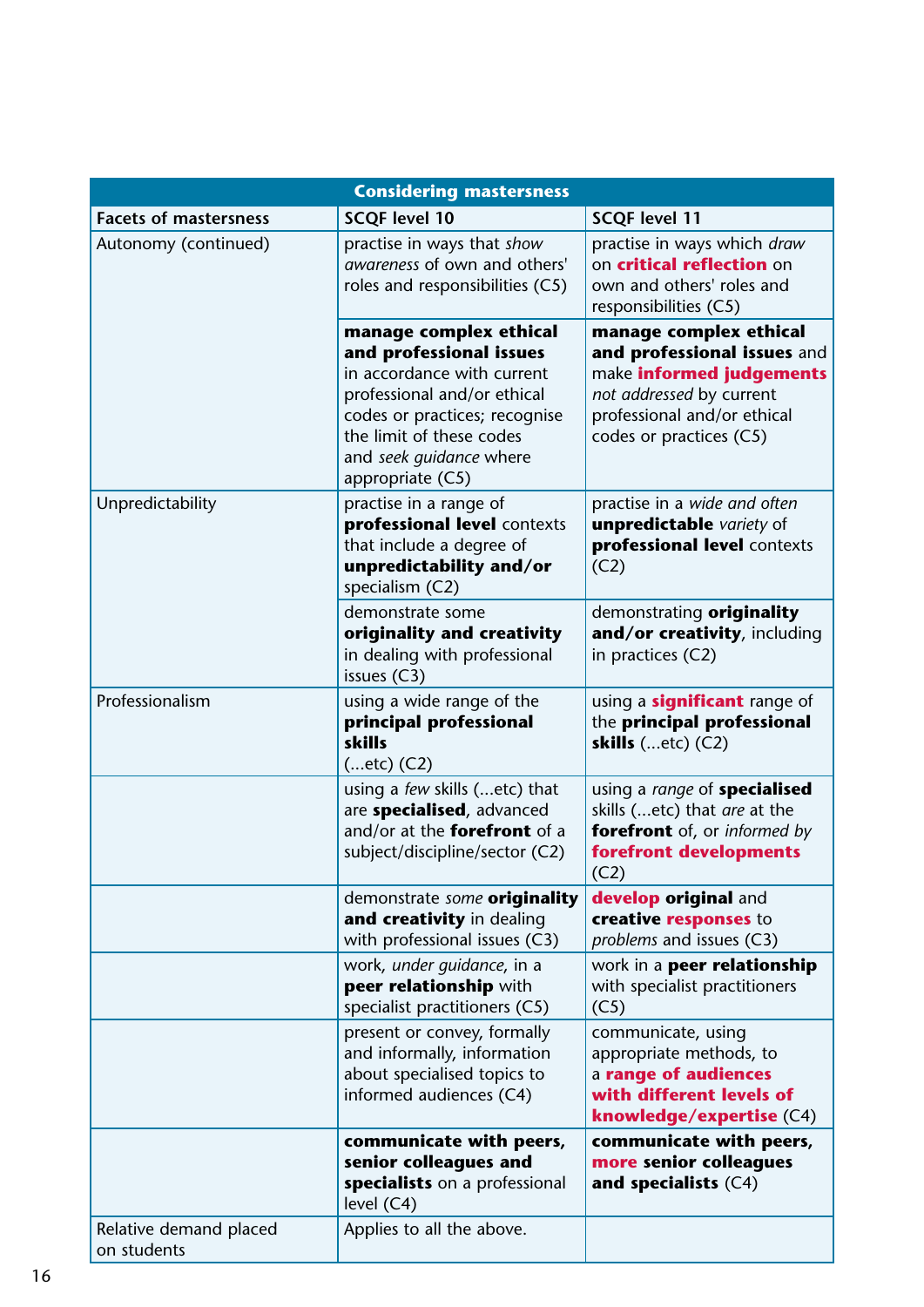## <span id="page-18-0"></span>Annex C: Working Group membership

| Veronica Bamber (Chair)   | Queen Margaret University                  |
|---------------------------|--------------------------------------------|
| Val Belton                | University of Strathclyde                  |
| <b>Paul Bennett</b>       | <b>Higher Education Academy</b>            |
| <b>Christopher Coales</b> | University of Glasgow                      |
| David Coates              | University of Dundee                       |
| Jane Denholm              | Critical Thinking (Consultant)             |
| Linda Drew                | Glasgow School of Art                      |
| James Dunphy              | <b>Robert Gordon University</b>            |
| Kevan Gartland            | <b>Glasgow Caledonian University</b>       |
| <b>Heather Gibson</b>     | QAA Scotland (Officer)                     |
| Cathy Lambert             | <b>Edinburgh Napier University</b>         |
| Stephanie Miller          | spargs                                     |
| Helen O'Shea              | <b>NUS Scotland</b>                        |
| Sue Rigby                 | University of Edinburgh                    |
| lan Robertson             | Student                                    |
| Rebecca Stuart Maxwell    | Strathclyde University Student Association |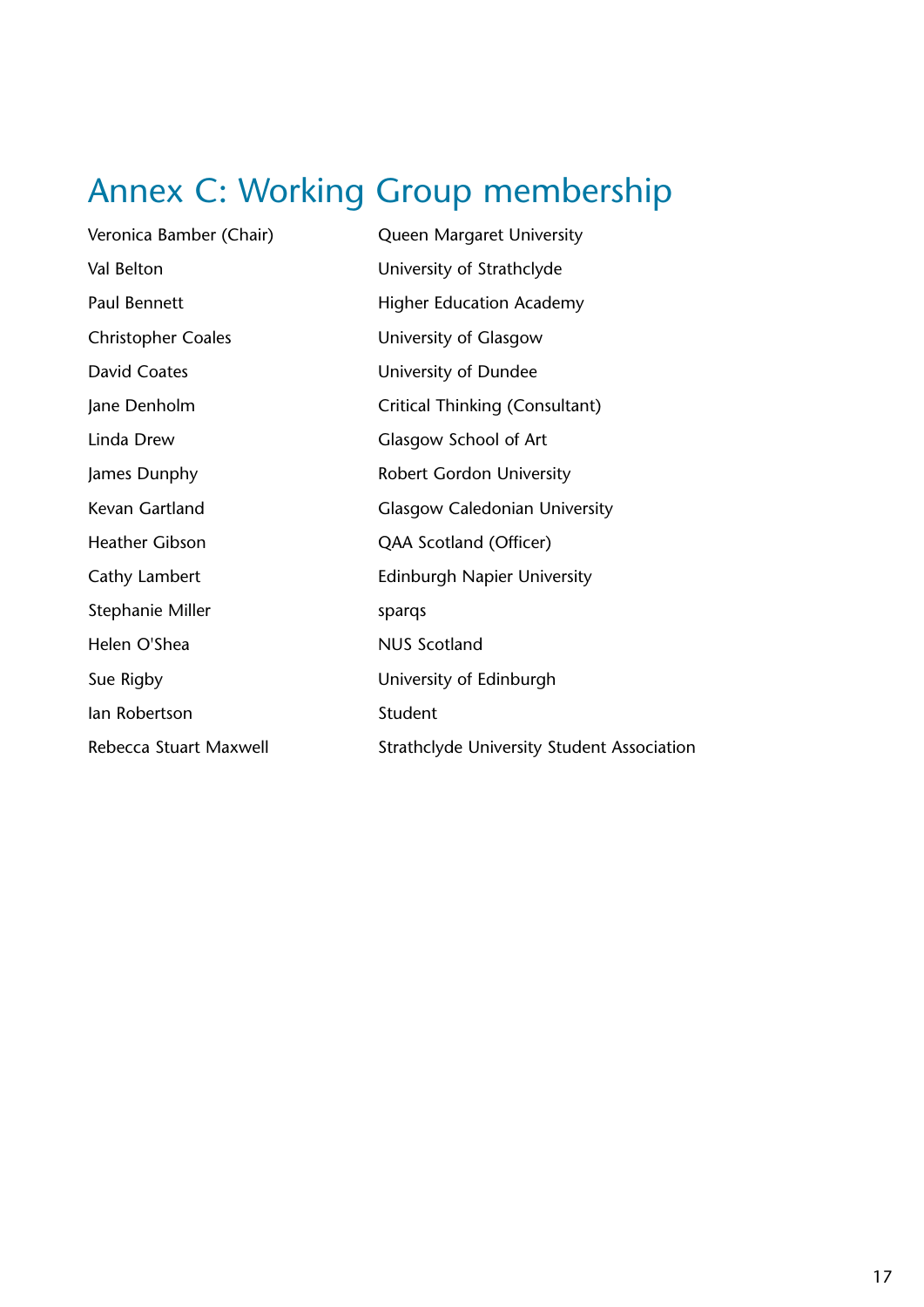## <span id="page-19-0"></span>Annex D: References

All web references were last accessed on 24 July 2013.

Atherton, J S (2011) Writing at Master's Level, *Doceo*, available at: [www.doceo.co.uk/academic/m\\_writing.htm](http://www.doceo.co.uk/academic/m_writing.htm) 

Department for Business, Innovation and Skills (2010) One Step Beyond: Making the most of postgraduate education, available at: [www.bis.gov.uk/assets/biscore/corporate/docs/p/10-704](http://www.bis.gov.uk/assets/biscore/corporate/docs/p/10-704-one-step-beyond-postgraduate-education.pdf) [one-step-beyond-postgraduate-education.pdf](http://www.bis.gov.uk/assets/biscore/corporate/docs/p/10-704-one-step-beyond-postgraduate-education.pdf)

Higher Education Academy (2009, 2010, 2011) Postgraduate Taught Experience Survey (PTES); available at: [www.heacademy.ac.uk/resources/detail/postgraduate/ptes-reports](http://www.heacademy.ac.uk/resources/detail/postgraduate/ptes-reports) 

Higher Education Commission (2012) Postgraduate Education - An Independent Inquiry by the Higher Education Commission, *Policy Connect*, available at: <www.policyconnect.org.uk/hec/research/report-postgraduate-education>

Higher Education Policy Institute (2004) Postgraduate Education in the United Kingdom, available at: [www.hepi.ac.uk/466-1764/postgraduate-education-in-the-uk.html](http://www.hepi.ac.uk/466-1764/postgraduate-education-in-the-uk.html)

Joint Quality Initiative (2004) Shared 'Dublin' descriptors for Short Cycle, First Cycle, Second Cycle and Third Cycle Awards, available at: [www.eua.be/typo3conf/ext/bzb\\_securelink/pushfile.php?cuid=2556&file=fileadmin/user\\_upload/](http://www.eua.be/typo3conf/ext/bzb_securelink/pushfile.php?cuid=2556&file=fileadmin/user_upload/files/eua1_documents/dublin_descriptors.pdf) [files/eua1\\_documents/dublin\\_descriptors.pdf](http://www.eua.be/typo3conf/ext/bzb_securelink/pushfile.php?cuid=2556&file=fileadmin/user_upload/files/eua1_documents/dublin_descriptors.pdf)

Lines, D (2013) *Guide to the Outcome of the Themes*, available at: [www.enhancementthemes.ac.uk/themes-outcomes-guide](http://www.enhancementthemes.ac.uk/themes-outcomes-guide)

National Student Forum Annual Reports (2009) [www.bis.gov.uk/assets/biscore/higher-education/](http://www.bis.gov.uk/assets/biscore/higher-education/docs/n/09-p83-national-student-forum-annual-report-09.pdf) [docs/n/09-p83-national-student-forum-annual-report-09.pdf](http://www.bis.gov.uk/assets/biscore/higher-education/docs/n/09-p83-national-student-forum-annual-report-09.pdf) and (2010) [www.gov.uk/government/uploads/system/uploads/attachment\\_data/file/31987/10-p83-national](https://www.gov.uk/government/uploads/system/uploads/attachment_data/file/31987/10-p83-national-student-forum-annual-report-2010.pdf)[student-forum-annual-report-2010.pdf](https://www.gov.uk/government/uploads/system/uploads/attachment_data/file/31987/10-p83-national-student-forum-annual-report-2010.pdf)

O'Donnell, V, Tobbell, J, Lawthom, R and Zammit, M (2009) Transition to postgraduate study: practice, participation and the widening participation agenda, *Active Learning in Higher Education*, vol 10, pp 26-40, available at: [http:alh.sagepub.com/content/10/1/26](http://alh.sagepub.com/content/10/1/26) 

Park, C (2008) The taught postgraduate student experience - Overview of a Higher Education Academy survey, York: HEA, available at: [www.heacademy.ac.uk/assets/documents/postgraduate/pgtsurvey.pdf](http://www.heacademy.ac.uk/assets/documents/postgraduate/pgtsurvey.pdf)

Quality Assurance Agency for Higher Education (2010) *Master's degree characteristics*, available at: [www.qaa.ac.uk/publications/informationandguidance/pages/masters-degree-characteristics.aspx](http://www.qaa.ac.uk/publications/informationandguidance/pages/masters-degree-characteristics.aspx) 

Scottish Credit and Qualifications Framework (2012) SCQF Level Descriptors, available at: www.scqf.org.uk/the%20framework/level%20descriptors

Scottish Higher Education Enhancement Committee (2012) *International Benchmarking: Shaping the 21st Century Doctorate*, available at: [www.enhancementthemes.ac.uk/sheec/learning-from](http://www.enhancementthemes.ac.uk/sheec/learning-from-international-practice/21st-century-doctorate)[international-practice/21st-century-doctorate](http://www.enhancementthemes.ac.uk/sheec/learning-from-international-practice/21st-century-doctorate)

UK Council for Graduate Education (2012) Response to HEC Postgraduate Education Inquiry, available at: [www.ukcge.ac.uk/main.php?main=news&news=response-to-hec-postgraduate-inquiry](http://www.ukcge.ac.uk/main.php?main=news&news=response-to-hec-postgraduate-inquiry)

Warring, S (2011) An analysis of learning levels within and between a degree and a diploma: New Zealand case study, *Quality Assurance in Education*, vol 19, issue 4, pp 441-450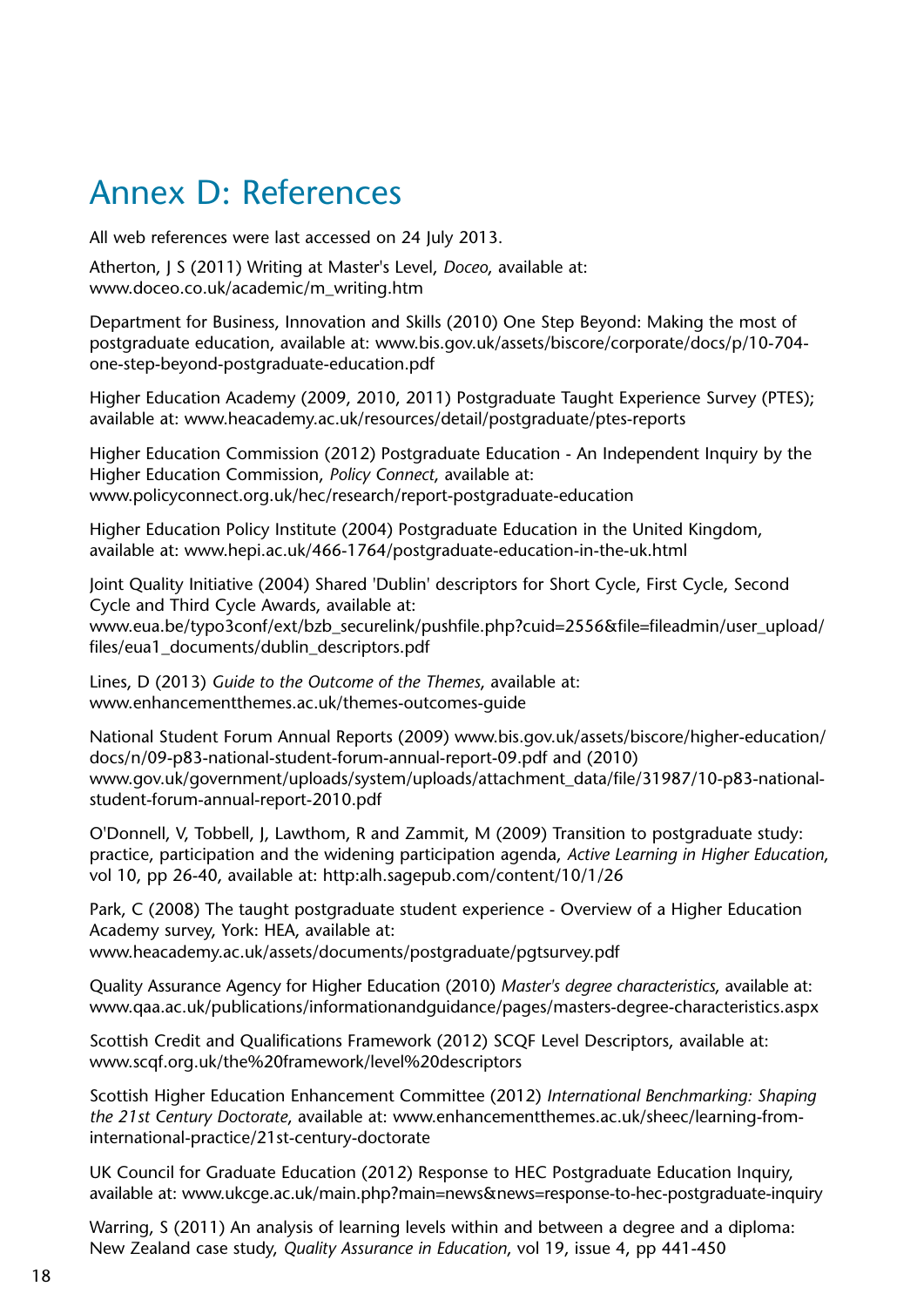## Events and engagement

QAA 9th Enhancement Themes Conference, **Scoping workshop - identifying postgraduate taught issues**, Edinburgh, 8 March 2012

QAA Learning from International Practice: The Postgraduate Taught Student Experience project, **Scoping workshop - defining the project focus**, Edinburgh, 31 May 2012

University of Strathclyde Student Congress, **Focus group with postgraduate taught students**, 24 October 2012

QAA Learning from International Practice: The Postgraduate Taught Student Experience project, **Workshop: 'What is mastersness? Will I know it when I see it?'**, Glasgow, 30 November 2012

British Council Sub-Saharan Africa Study Tour of Scottish universities for 24 National University/ Higher Education Commission representatives, Workshop: **'What is mastersness? Will I know it when I see it?'**, Queen Margaret University, 19 February 2013

Queen Margaret University, Two proof of concept **'What is mastersness? Will I know it when I see it?' workshops** (Business and Management, Health Sciences), February 2013

Going Global Conference, **Poster presentation: 'Master's Education for the 21st Century: Learning from International Practices'**, British Council, Dubai, March 2013

Participated in Guardian Round Table, **'What next for postgraduate students?'**, May 2013

Enhancement and Innovation in Higher Education - Enhancement Themes Conference, **Workshop: 'Learning from International Practice'**, Glasgow, June 2013

Master Class: the changing face of PGT in a research-intensive environment - UK Council for Graduate Education Conference, **Keynote presentation: 'Master's - What does that mean? C'est quoi? Que significa? WDIM? Pehelwani geda?'**, Birmingham, July 2013